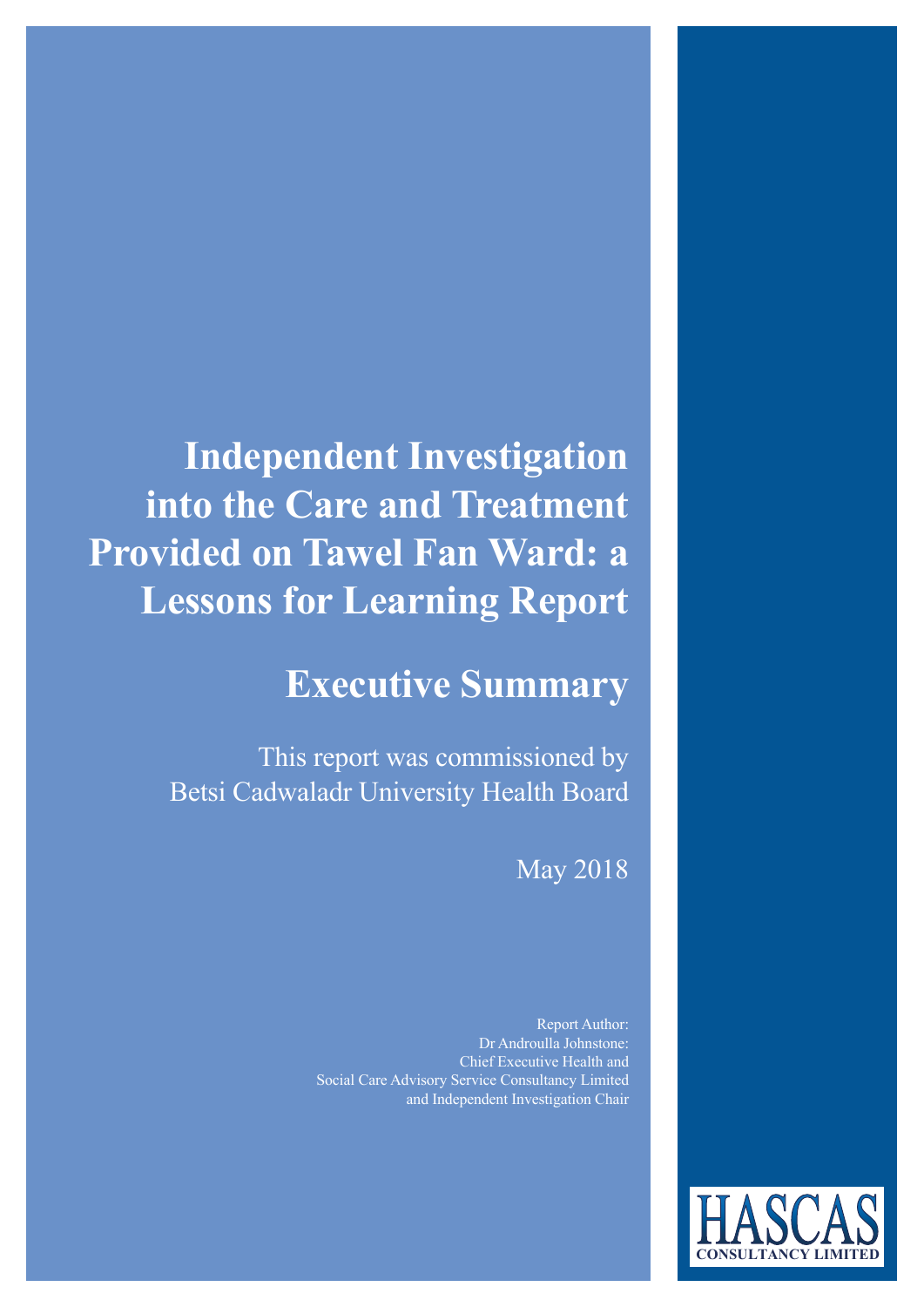# **Independent Investigation into the Care and Treatment Provided on Tawel Fan Ward: a Lessons for Learning Report**

### **Executive Summary**

This report was commissioned by Betsi Cadwaladr University Health Board

May 2018

Report Author: Dr Androulla Johnstone: Chief Executive Health and Social Care Advisory Service Consultancy Limited and Independent Investigation Chair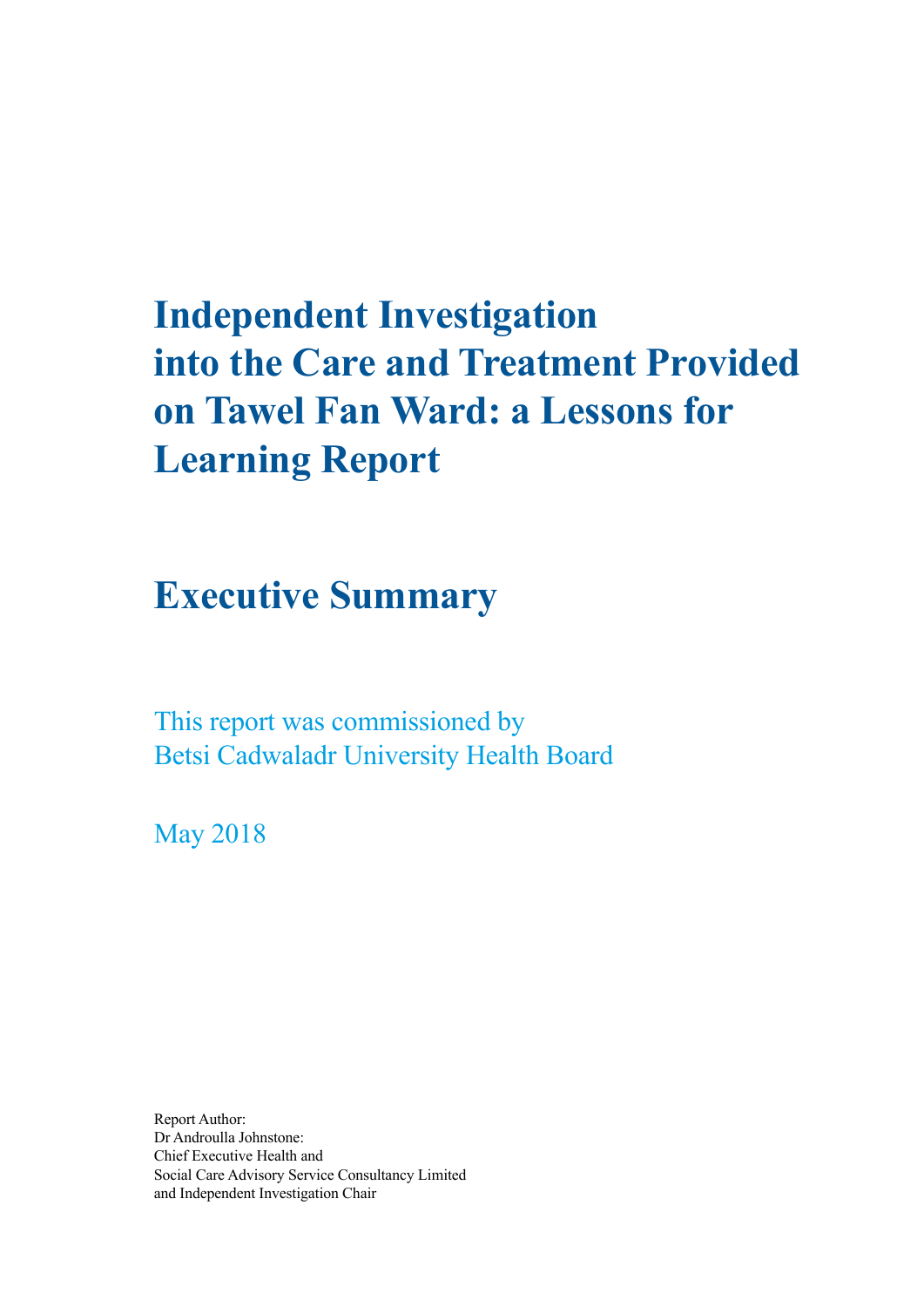## **Contents**

| $\mathbf{1}$ | Preface                                                           | $\overline{2}$ |
|--------------|-------------------------------------------------------------------|----------------|
| $\mathbf{2}$ | <b>Acknowledgements</b>                                           | 3              |
|              | Patients, Families and Friends                                    | 3              |
|              | Witnesses<br>٠                                                    | 3              |
|              | Support<br>$\blacksquare$                                         | $\overline{4}$ |
|              | Multi-Agency Partners and External Stakeholders<br>$\blacksquare$ | $\overline{4}$ |
|              | <b>3</b> Investigation Terms of Reference                         | 5              |
| 4            | <b>Summary of General Findings and Key Lessons for Learning</b>   | 7              |
|              | <b>5</b> Overview of Conclusions and Recommendations              | 18             |
|              | Overview of Conclusions<br>п.                                     | 18             |
|              | Recommendations                                                   | 23             |
|              |                                                                   |                |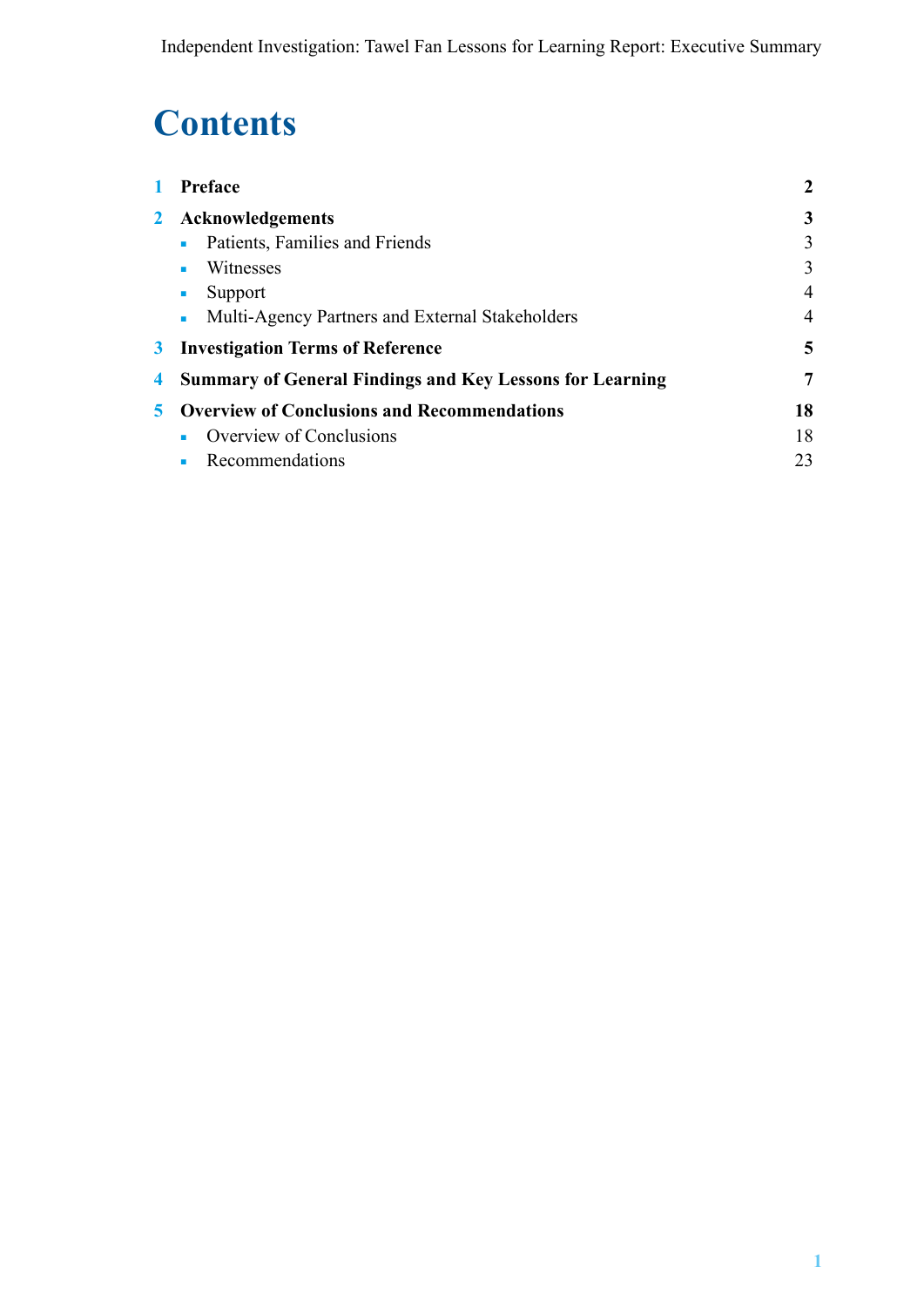## <span id="page-3-0"></span>**1 Preface**

- **1.1** The Independent Investigation into the care and treatment provided on Tawel Fan ward was commissioned formally by Betsi Cadwaladr University Health Board (BCUHB/the Health Board) in August 2015 pursuant to the Welsh Government (Version 3 – November 2013) *Putting Things Right: Guidance on Dealing with Concerns about the NHS from 1 April 2013.* The Investigation was commissioned initially to examine specific concerns raised by some 23 families about the care and treatment received by their loved ones between January 2007 and December 2013. At this time the 23 families were held on the BCUHB open concerns register. In order to identify any other patients whose care and treatment might have fallen below an acceptable standard the Investigation was also asked to examine the archives developed during the following prior processes:
	- **1** The Ockenden external investigation (conducted in 2014 and published in May 2015).
	- **2** The North Wales Police investigation (2014-2015).
	- **3** The Betsi Cadwaladr Mortality Review (2015).
- **1.2** Consequently additional patients were added to the Investigation Cohort which rose to 108 in number. Separate confidential reports have been prepared detailing the findings in relation to each case.
- **1.3** The Investigation was also commissioned to provide human resource management reports for any person employed by the Health Board identified with either conduct or competency issues in relation to any established untoward events or substandard practice on Tawel Fan ward.
- **1.4** The care pathways followed, and care and treatment received, by the patients in the Investigation Cohort have been examined closely in order to identify the lessons for learning. It is a matter of public interest to understand exactly what occurred on Tawel Fan ward, how expressed concerns were escalated and managed, and to establish the lessons for learning relevant to both local and national service provision.
- **1.5** Investigations of this kind should aim to increase public confidence in statutory health service providers and to promote organisational competence. It is the duty of any Independent Investigation Panel to conduct its work in an impartial and objective manner. This Investigation has endeavoured to maintain an independent and evidence-based stance throughout the course of its work with the aim of providing as accurate account of events as the available evidence allows.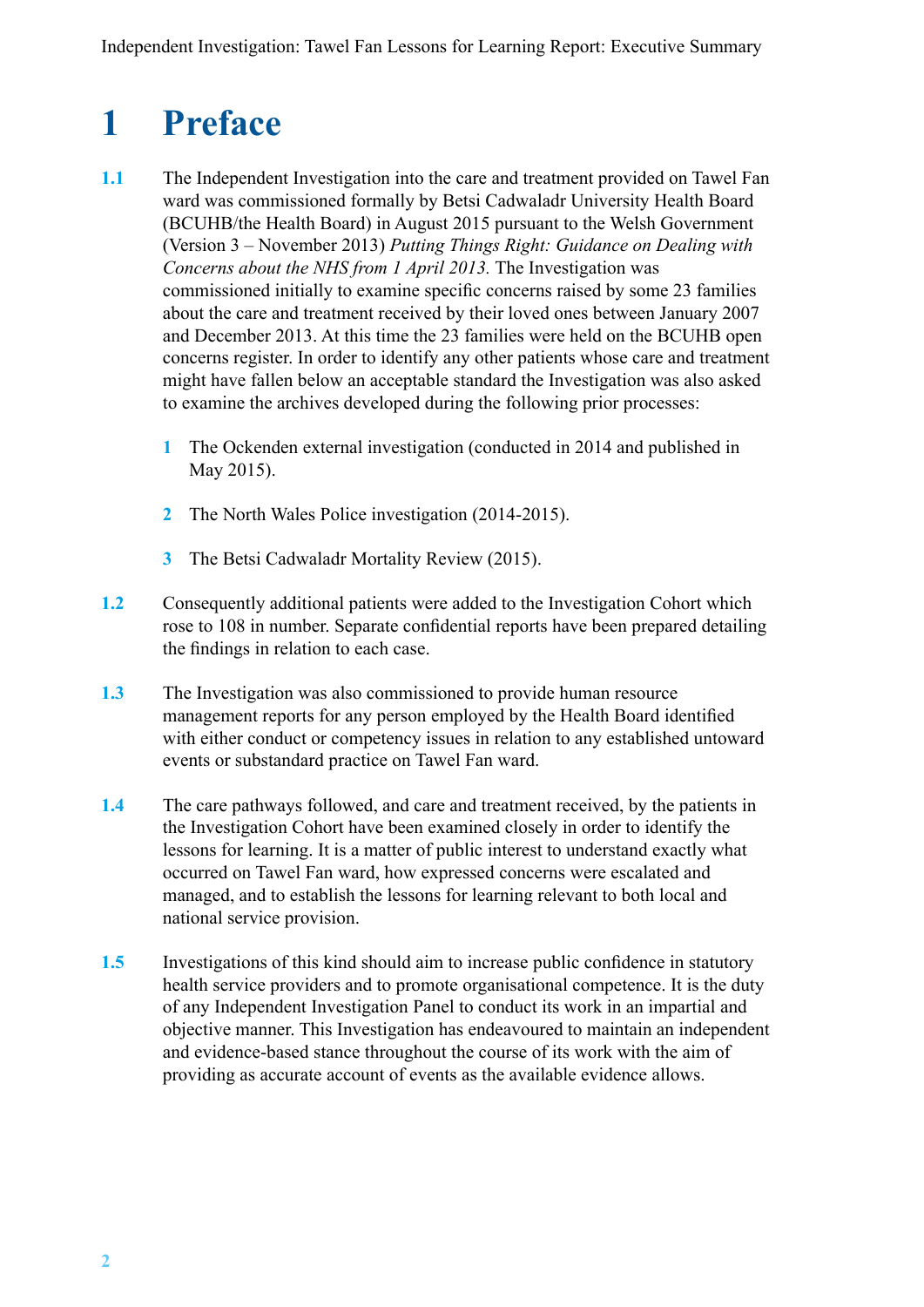## <span id="page-4-0"></span>**2 Acknowledgements**

### **Patients, Families and Friends**

- **2.1** The Investigation Panel would like to extend its sincere thanks to the patients, families and friends who have contributed to this work. For some individuals the process has been a demanding one whereby challenging and difficult experiences have had to be relived.
- **2.2** The Investigation Panel has heard, and taken into account, a wide variety of views and concerns. There has been no unified set of experiences put forward; family accounts differ greatly. For example: some families stated that in their view Tawel Fan ward was an abusive environment where their loved ones were mistreated, neglected and came to harm. Other families offered the view that the care and treatment their loved ones received was of a very good standard with staff showing kindness and compassion throughout their relative's entire episode of care.
- **2.3** The Investigation Panel acknowledges the lived experience of every person who has come forward and has endeavoured to provide a fair and balanced view based on an independent analysis of events.
- **2.4** It should be recognised that each individual who came forward to the Investigation, either in writing or in person, gave a significant amount of their time to the process. We are grateful to them for this.

### **Witnesses**

- **2.5** Independent Investigations commissioned via NHS frameworks do not have the statutory powers to compel witnesses to take part in proceedings. Whilst individuals who were either employed by the NHS (or who were still active on a professional register) had a requirement to take part in the Investigation, those to whom these conditions did not apply could not be compelled to take part against their wishes. The Investigation would therefore like to thank all of those participating individuals who are currently retired or who no longer work in health related activities for coming forward voluntarily to assist with the inquiry process.
- **2.6** Those current NHS employees who were called to give evidence were asked to provide information about clinical and managerial practice. We are grateful to all those who gave evidence directly, and to those who have supported them. We would also like to thank the Health Board's senior management team who have granted access to facilities and individuals throughout this process.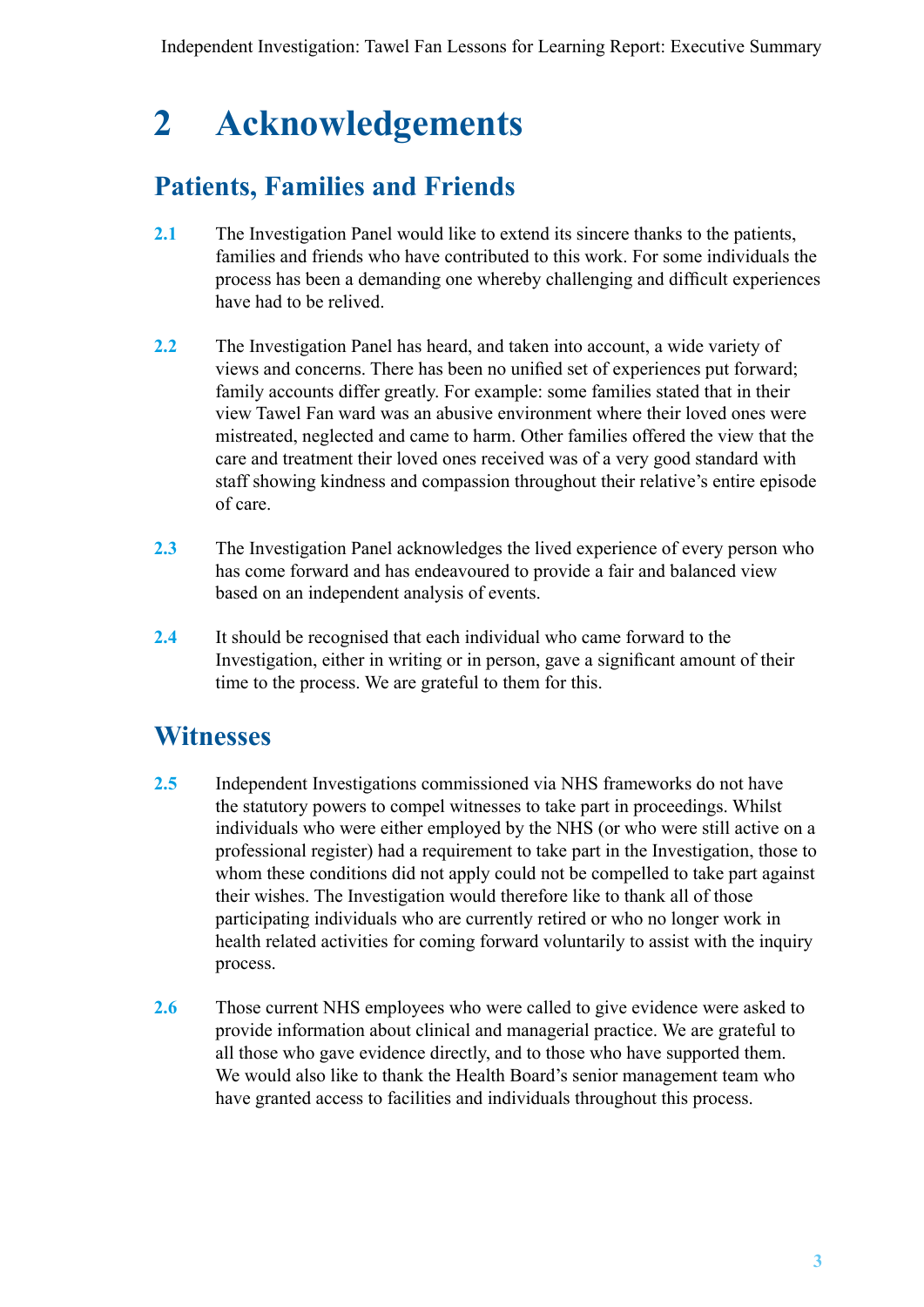### <span id="page-5-0"></span>**Support**

**2.7** Investigations of this kind can cause a significant degree of distress and trauma to all involved (families, patients and staff witnesses alike). Prior to the commencement of the investigation process there was a requirement to ensure expert and timely support was in place. BCUHB provided access to timely, easily accessible psychological triage and commissioned an independent counselling and trauma therapy service. The Investigation Panel would like to extend its thanks for the level of support that was provided and continues to be provided.

### **Multi-Agency Partners and External Stakeholders**

**2.8** The Investigation Panel acknowledges with gratitude the inputs received from Betsi Cadwaladr University Health Board's multi-agency partners together with the Nursing and Midwifery Council and General Medical Council for their assistance and cooperation throughout. We thank them for their patience and the professional courtesies they extended throughout the course of the Investigation.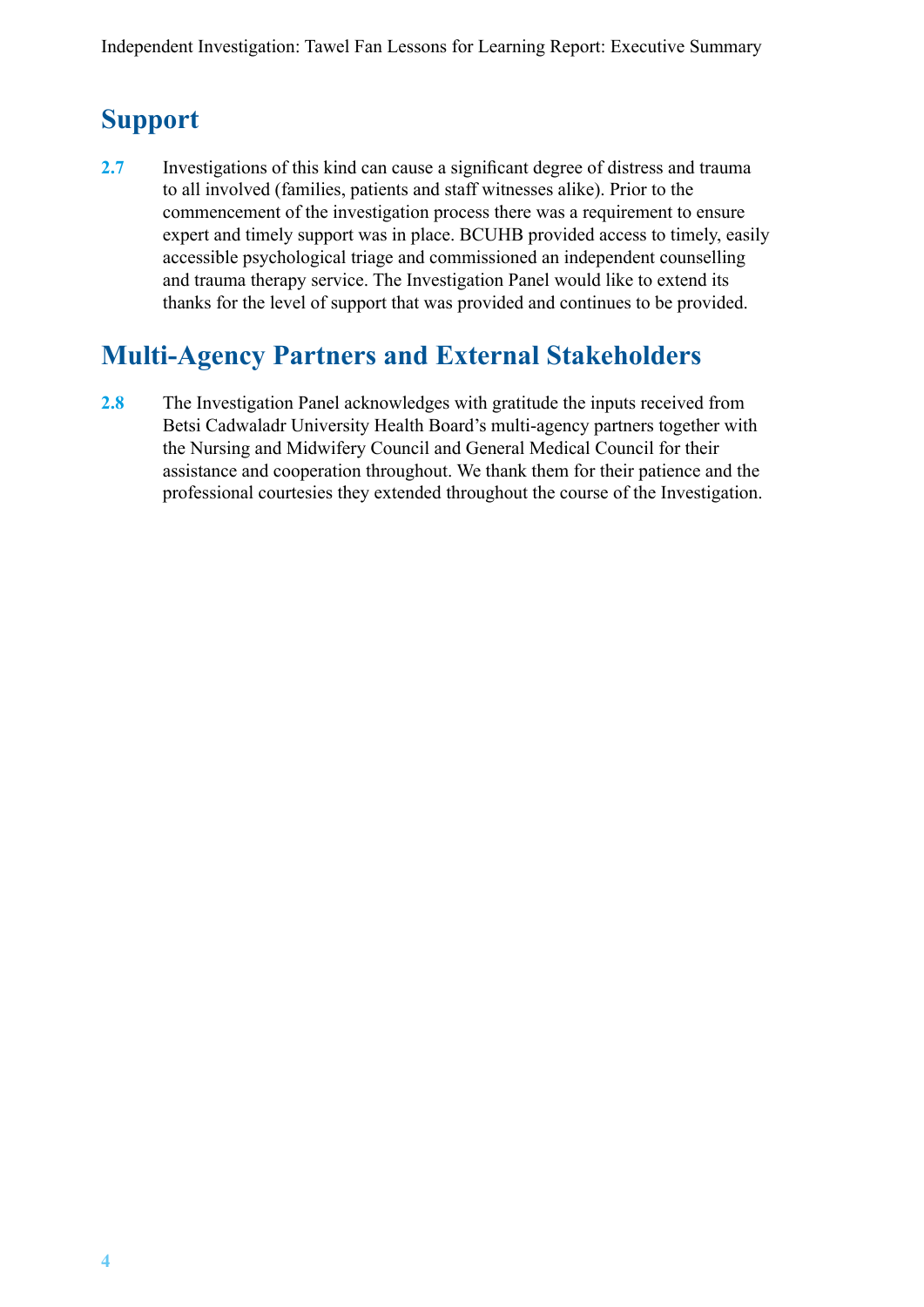## <span id="page-6-0"></span>**3 Investigation Terms of Reference**

**3.1** The original Terms of Reference (ToR) for the Investigation were agreed by BCUHB at the Board meeting held on 8 September 2015. Minor amendments were made in July 2016.

#### **Terms of Reference**

*"Betsi Cadwaladr University Health Board has commissioned HASCAS Consultancy Limited to provide the lead independent investigator role in relation to the complaints, concerns and disciplinary matters arising from the investigation into the failings of care on Tawel Fan Ward in the Ablett Unit at Ysbyty Glan Clwyd.*

#### *Remit*

*To provide independent and comprehensive investigation management and triangulation of all previous investigation material and evidence which will include:*

- *Police investigation statements and written evidence.*
- *External investigation undertaken by Mrs Donna Ockenden and written evidence collated and sent through to the Police and published report.*
- *Complaint files and correspondence.*
- *Internal investigations commenced and suspended when Police investigations commenced.*
- *Mortality review and report.*
- *Any internal audit or external report/review or other information held by the Health Board which is deemed relevant.*
- *Provide family point of contact where additional information to support concerns has and is being provided, meeting with families who have made contact and collate their evidence.*

#### *Purpose*

*With the evidence available, triangulate all sources of information which will enable the evidence to be collated into a comprehensive public facing document (redacted) and an internal document (un-redacted) and additionally provided into two streams of evidence for the purposes of:*

#### *(1) Complaints Management*

■ *Collated into patient specific evidence so that a comprehensive summary can be made in response to each formal complaint that will stand up to external scrutiny and enable each family to be confident that all information has been used in the response. Where health care issues have been identified or harm caused, the Putting Things Right (PTR) regulations are considered with regard to Regulation 24, 26 and 33 (Harm and Causation).*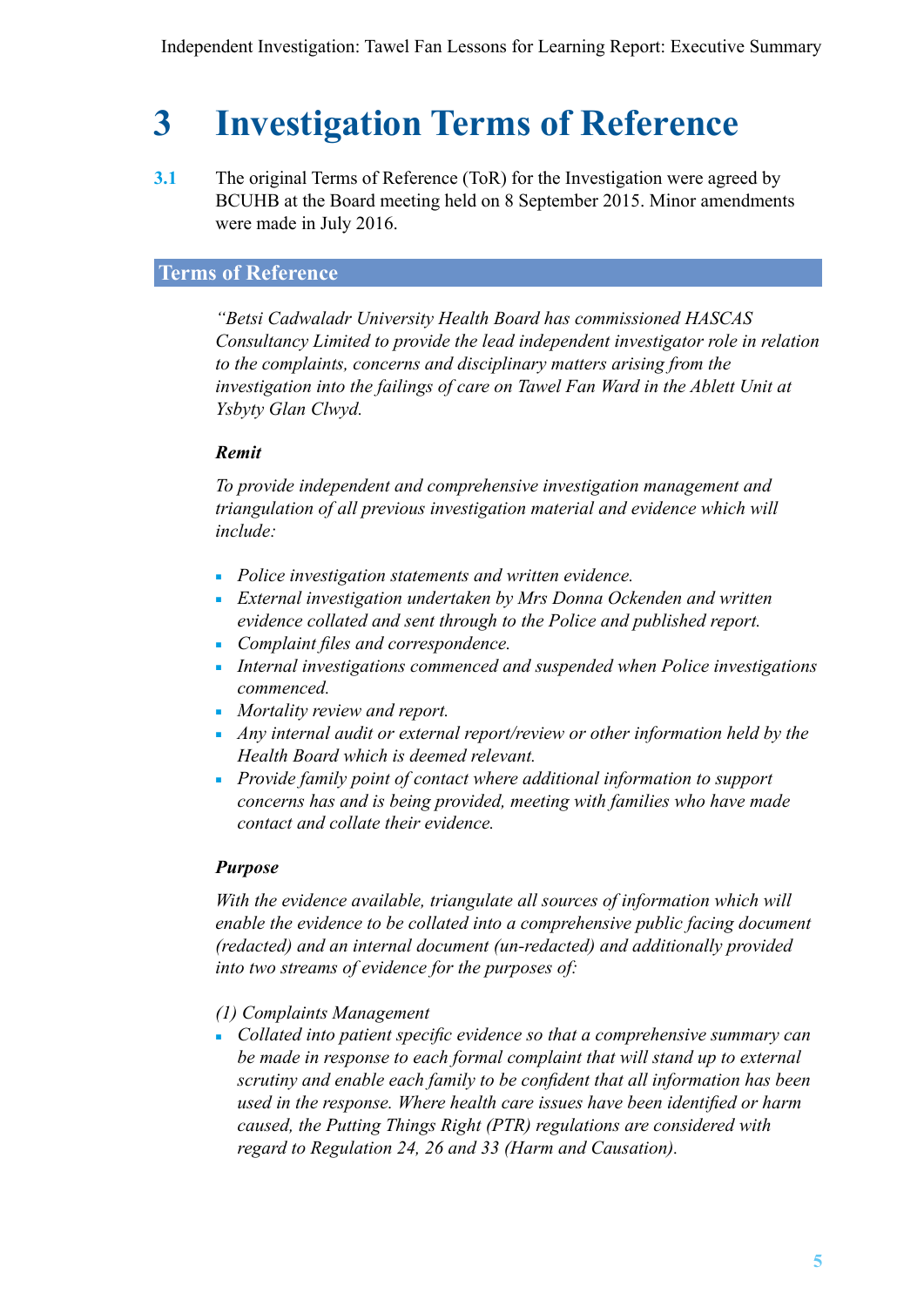*(2) Professional Regulation and Employment policies and procedures*

■ *Collated into staff specific evidence, so that the information which needs to be considered where omissions in professional practice and breaches in clinical standards are evidenced are individualised into summary evidence which can be used as Statements of Case if appropriate for consideration under BCUHB employment policies and where necessary onward referral to the relevant regulatory bodies for example the General Medical Council (GMC) and Nursing & Midwifery Council (NMC). In addition consideration must be given to the notification and or referral to Disclosure and Barring Service (DBS)/Independent Safeguarding Authority (ISA).*

#### *Escalation*

*If at any time new information is identified the appropriate action must be taken to ensure escalation in line with the relevant policies and procedures.*

#### *Timescales*

*The Investigation will complete the work program which has been set out in 5 stages. First Stage: August/September 2015 Second Stage: September/October 2015 Third Stage: October/November 2015 Fourth Stage: December/January 2016 Fifth Stage: January/February 2016*

#### *Reporting*

*In keeping with other large and complex NHS investigations a formal governance assurance process has been established for the Tawel Fan HASCAS Investigation.*

#### *Team and Resources*

*The Executive Director of Workforce and Organisational Development will be the Lead Executive Director on behalf of the Board overseeing these arrangements. This role will be supported by a team of senior managers who will provide the required Input and the professional expertise to contribute to the work of HASCAS who will lead the Investigation".*

**3.2** It should be noted that the Investigation underwent significant time slippage and the dates for the completion of each stage were not met. This was due principally to the Investigation Panel not being able to access key documentation in a timely manner.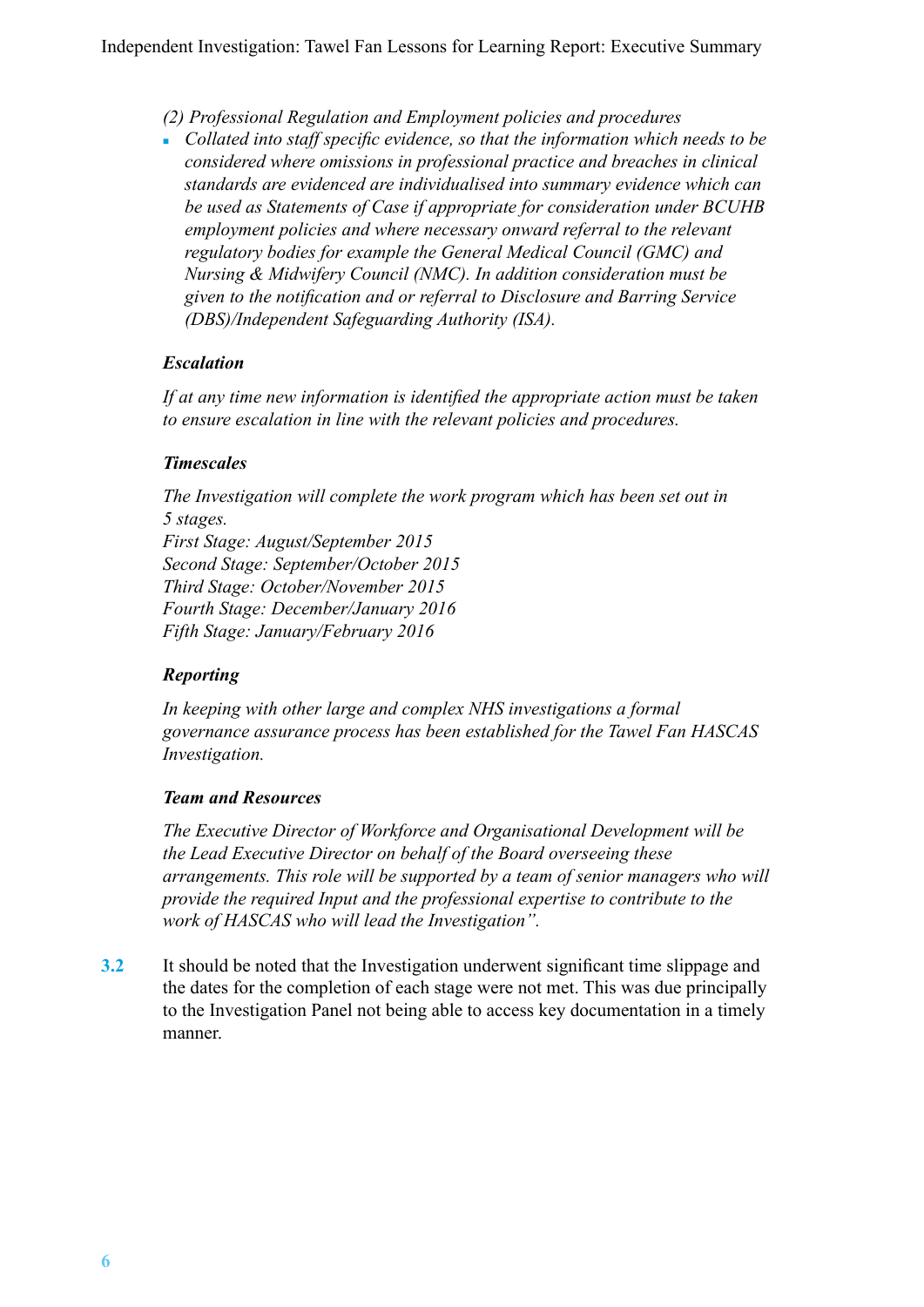## <span id="page-8-0"></span>**4 Summary of General Findings and Key Lessons for Learning**

#### **Investigation Context**

- **4.1** There always have been, and probably always will be, occasions when NHS services fail to deliver against the standards that it strives to achieve. The pressures that NHS services face are reported frequently in the media together with the recognition that patient care is sometimes compromised. It is important to recognise that this state of affairs, whilst regrettable, occurs for a number of reasons as part of the ebb and flow of daily service provision within the NHS.
- **4.2** The Investigation Panel does not seek to be an apologist for the NHS in general, or for BCUHB or Tawel Fan ward in particular, however it would be both unrealistic and unreasonable to visit harsher tests than those deemed to be acceptable for any other NHS service currently delivering patient care under the normal day-to-day pressures that are encountered throughout the United Kingdom. It has therefore been essential for the Investigation Panel to work in a manner proportionate to the circumstances and the available evidence base.
- **4.3** The Investigation Panel concludes that the care and treatment provided on Tawel Fan ward was of a good overall general standard even though there were key areas identified where clinical practice and process required development and modernisation.
- **4.4** Nevertheless it was also identified that, on occasions, the experience of some patients and their families was compromised due to a combination of systemic failures exacerbated by significant financial restrictions, poor service design and ineffective governance arrangements. However it should be understood that these issues were not as a result of any failings in relation to Tawel Fan ward *per se* but were encountered by patients and their families across a wide range of services on the care pathway that they travelled.
- **4.5** These issues encompassed problems from the point of first diagnosis through to (and often past) the point of discharge from Tawel Fan ward and/or the eventual death of a patient. These issues also included the lack of dementia friendly Accident and Emergency Department inputs and the difficulties patients and families encountered on medical wards and with other BCUHB services.
- **4.6** Tawel Fan was the common denominator in that of the 108 patients in the Investigation Cohort 105 were admitted onto the ward for a period of time. However it is evident that many of the concerns and complaints raised by families did not relate to the ward and that a significant number of families had nothing but praise for the care and treatment their loved ones received on Tawel Fan and for the kind and compassionate care provided by members of the treating team.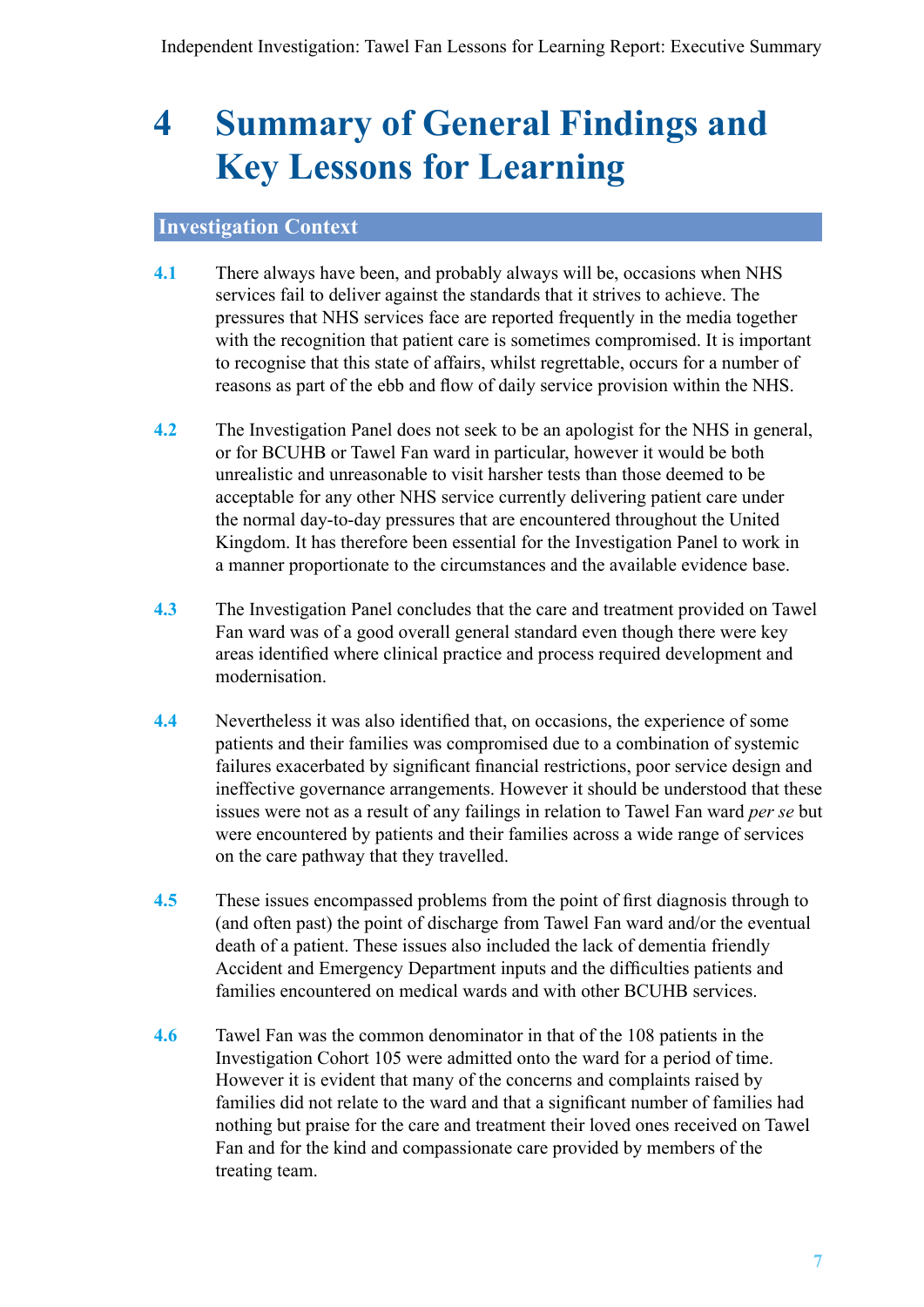- **4.7** This view was not shared by all of the families in the Investigation Cohort; the Investigation Panel encountered significant dissonance between the accounts provided by family members. It has been a key responsibility of the Investigation Panel to ensure that no single view or family stance took precedence over any other and that all findings and conclusions were made after extensive examination and triangulation of the evidence available. It was also the responsibility of the Investigation Panel to ensure that the focus remained upon lessons for learning rather than calls for punishment and retribution which were entirely disproportionate to the actual findings and conclusions of the multidisciplinary expert Investigation Panel.
- **4.8** Whilst the Investigation Panel found the care and treatment provided on Tawel Fan ward to be of a good overall general standard, there were nine key factors that served on occasions to compromise the quality of the patient and family experience during the period of time under investigation. These factors are set out below and apply to the experience of the older adult (and their families) across the whole care pathway encountered including Accident and Emergency Departments, medical wards, old age psychiatry and community-based care.

#### **Summary of General Findings**

#### **Factors Impacting upon Patient Care**

- **4.9 Governance.** During the period of time under investigation governance processes (both corporate and clinical) were weak across the whole of the BCUHB provision; this served to disrupt strategy development and implementation. This also served to prevent a robust approach from being taken in relation to patient safety in that evidenced-based practice and organisational learning were under-developed and could not always be relied upon to provide the levels of protection that were required.
- **4.10** Clinical governance provides the means to ensure patient safety and quality improvement; its effectiveness (or lack of it) has a direct impact on service delivery. In the most basic of terms the care and treatment delivered by BCUHB services was often compromised by:
	- poor quality clinical policies and guidelines that did not always provide an appropriate and evidence-based set of standards for practice (particularly in relation to the older adult);
	- limited training and education opportunities for staff;
	- an ineffective approach to patient safety alerts such as those raised by complaints, incidents and safeguarding referrals;
	- inadequate levels of capacity and capability in relation to the workforce in general and medical and nurse staffing in particular;
	- ineffective clinical information systems which compromised access to individual patient information in a timely manner.
- **4.11 The Care Pathway.** Most of the patients in the Investigation Cohort experienced problems with the care pathway that they encountered. Service interfaces between the disparate BCUHB Clinical Programme Groups (CPGs), such as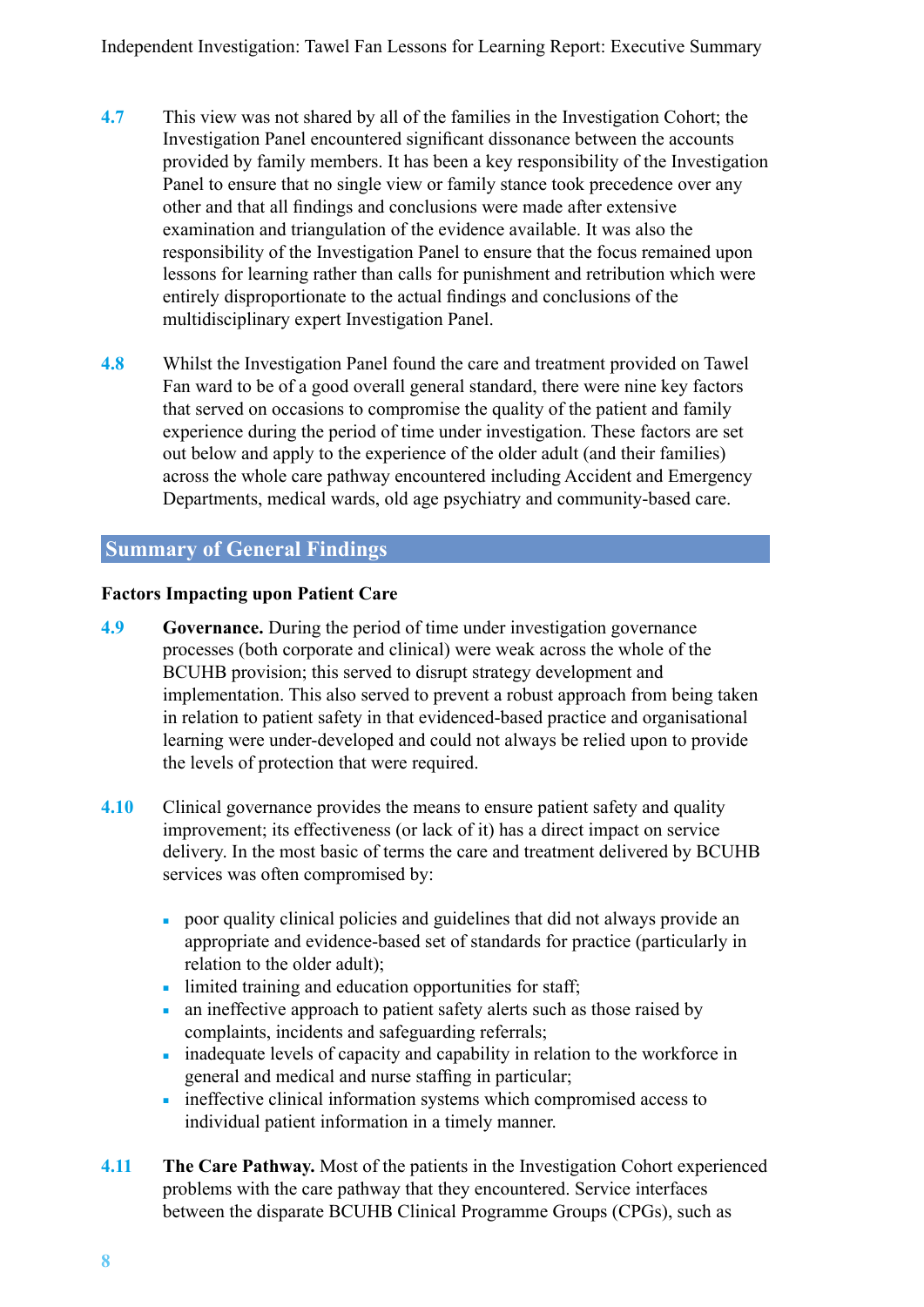those for medicine and psychiatry, often served to create significant barriers which had a negative impact upon patients and the timely access to the care and treatment that they required. As a result patients often experienced:

- delays and restrictions when accessing the most appropriate clinical service (for example: inpatient medical care and hospice beds);
- $\blacksquare$  distress and loss of dignity (caused by prolonged delays in A&E departments and medical assessment units);
- compromised care and treatment that was sometimes provided in clinical environments that were suboptimal;
- hospital acquired infections and injuries (exacerbated by delayed transfers of care);
- compromised levels of health, safety and wellbeing;
- multiple moves driven by service rather than clinical need with a subsequent loss of patient trust and confidence.
- **4.12 Financial Pressures and the Consequences for Patient Care.** The financial pressures that BCUHB faced from the point of its inception (and including the period of time under investigation) made a significant contribution to both bed shortages and restrictions to service access (across the system as a whole). The organisation had to fund service developments from a 'zero funding base'. This meant that one service had to close before another could be developed. The interim period often caused pressures within the system (for example: when older adult psychiatric inpatient beds had to be closed during 2012 in order to develop community services) until the new service redesign benefits could work through the system; this had the effect of raising inpatient acuity levels.
- **4.13** Financial restrictions also placed pressures on staff recruitment practice which meant that clinical services could not recruit to staff vacancies in a timely manner. As inpatient acuity levels rose as a consequence of overlapping service redesign initiatives, the ability to access a workforce with the required capacity and capability reduced. Consequently competing financial pressures served to restrict access to services, increased patient acuity causing 'bottle necks' and delayed transfers of care, and reduced access to a workforce that could provide the levels of skilled care and treatment required.
- **4.14 The Clinical Environment.** The clinical environment on Tawel Fan ward was not optimal for the patient cohort receiving their care and treatment there. The ward design did not lend itself to the safe management of the confused elderly person and the ward layout could not be adapted to provide single-sex accommodation.
- **4.15** In addition, over the years, the fittings and fixtures of the ward had deteriorated and constituted both a risk to health (for example: worn carpets which were trip hazards) and a decline in the quality of the patient experience (for example: the inability of the Ablett Unit boiler to provide a consistent supply of hot water).
- **4.16 Care and Treatment.** The levels of care and treatment provided on Tawel Fan ward were of a good overall general standard. From the evidence available it is evident that good nursing care was provided and that the Fundamentals of Care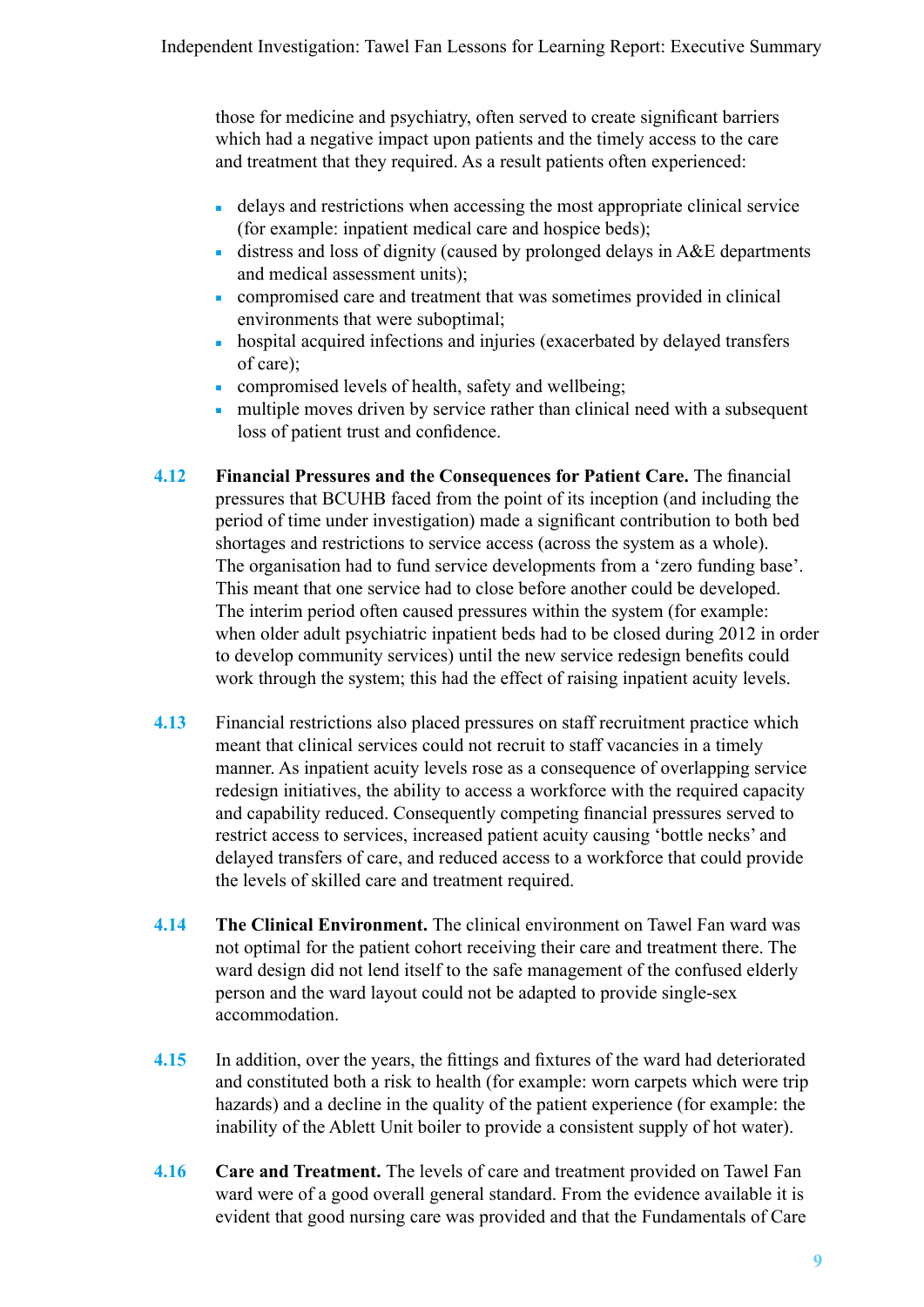were maintained well. However on occasions care and treatment did not comply in full with national policy expectation and this meant a consistent and evidence-based approach was not always taken. Of particular note were issues in relation to:

- the management of falls;
- medications management;
- access to therapies (such as occupational therapy, speech and language therapy and psychological services);
- the formal recording of clinical risk assessment.
- **4.17** Nevertheless a key finding of this Investigation is that the care and treatment on Tawel Fan ward was in general safe and effective as evidenced by the contemporaneous clinical records, internal and external reviews and inspections, patient outcomes, and the evidence provided by a significant number of families who provided information to this Investigation.
- **4.18 Safeguarding.** Systems and structures within BCUHB were not always robust enough to support the protection of adults at risk. This was exacerbated by a general lack of consistency on the part of Local Authority partners as to what constituted abuse and how this should be managed. Safeguarding referrals took a long time to process and did not meet the timescales prerequisite in policy guidance. This meant that Tawel Fan ward staff had to manage risks in the interim period without the level of external scrutiny and support required. There was an inability of the system to aggregate safeguarding trends (such as increasing patient acuity and rising levels of patient-on-patient assault) in order to formulate management strategies and workforce responses.
- **4.19** Despite problems with the system there is no evidence to suggest that Tawel Fan ward was an environment where abusive practice took place either as a result of uncaring staff who acted wilfully in an inappropriate manner, or due to a system that failed to protect. There is no evidence to support findings of abuse from a perspective of cruel or inhumane treatment and neither is there any evidence to support the notion of institutional abuse or neglect.
- **4.20 Legislative Frameworks.** The Investigation Panel found that when patients were detained on Tawel Fan ward under the Mental Health Act (1983) processes were managed appropriately and in accordance with the legislation and Code of Practice.
- **4.21** However it was evident that on occasions patients who had been admitted informally should have been assessed under the Act with a view to formal detention. This is because those patients met the threshold for assessment and it was not always clear under which legal framework they were being kept in hospital and provided with care and treatment. In addition, apparent acquiescence was often taken to indicate that a patient did not need to have an assessment under the Act; however as they did not have the capacity to consent to admission and treatment they were in fact detained but without the legal protections afforded to patients sectioned under the legislation.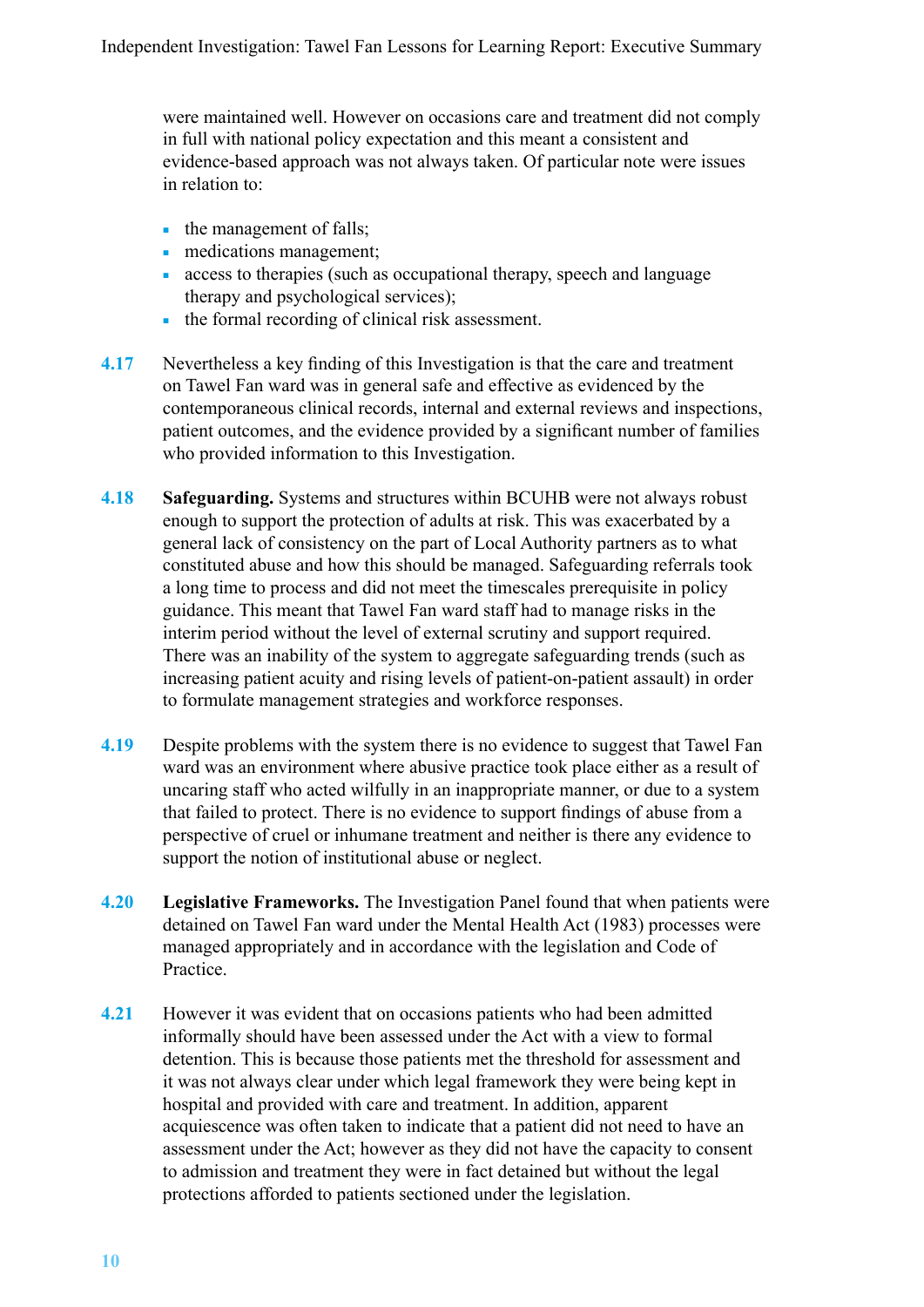Independent Investigation: Tawel Fan Lessons for Learning Report: Executive Summary

- **4.22 Carer and Family Support.** During the period under investigation the levels of advice, supportive coordination, counselling and education provided to patients and their families were of an inconsistent standard at the point of first diagnosis. For many patients and their families this served to create confusion throughout the dementia journey that they embarked upon.
- **4.23** Consequently patients and their families were not always able to plan for the future in an informed manner and on occasions this compromised the levels of trust and confidence they had in NHS services and also compromised their ability to make decisions and be effective co-partners in care and treatment planning.
- **4.24 The Clinical Record and Professional Communication.** During the period of time under investigation BCUHB operated (and operates still) a hard-copy clinical records system. Recording templates were inconsistent and were not subject to audit. This meant that the quality of the clinical records varied enormously.
- **4.25** Of particular concern was the archiving and retrieval system which meant that clinical records could not always be accessed with ease by members of treating teams. This created problems with continuity and, at times, compromised the efficacy of patient care.

#### **Key Lessons for Learning**

#### **Patient and Family Support**

- **1 Counselling.** There is a need for a more comprehensive and specialist range of pre and post diagnostic counselling opportunities for patients and their families. Regardless of how well members of the treating team try to communicate diagnostic information they are to some extent boundaried by their primary clinical roles and functions. It is naïve to expect individual clinicians, no matter how caring and compassionate they are, to be able to provide a consultation in a memory clinic, or a ward-based family meeting context, in *lieu* of formal counselling.
- **2 Dementia Coordination and Signposting.** There is a need for the better coordination of patients and their families from the point of first diagnosis; this is in keeping with Welsh Government strategy. Continuity of care and relationship building are essential factors when working with patients and their families over a long period of time, especially as the dementia process is both challenging and progressive.

If BCUHB is to meet the Welsh Government challenge to increase dementia diagnostic rates at increasingly early stages of the condition, an additional resource in relation to support will be required. This will need to be addressed as part of the current BCUHB Mental Health Strategy as increased success in one area will inevitably lead to service pressures in another.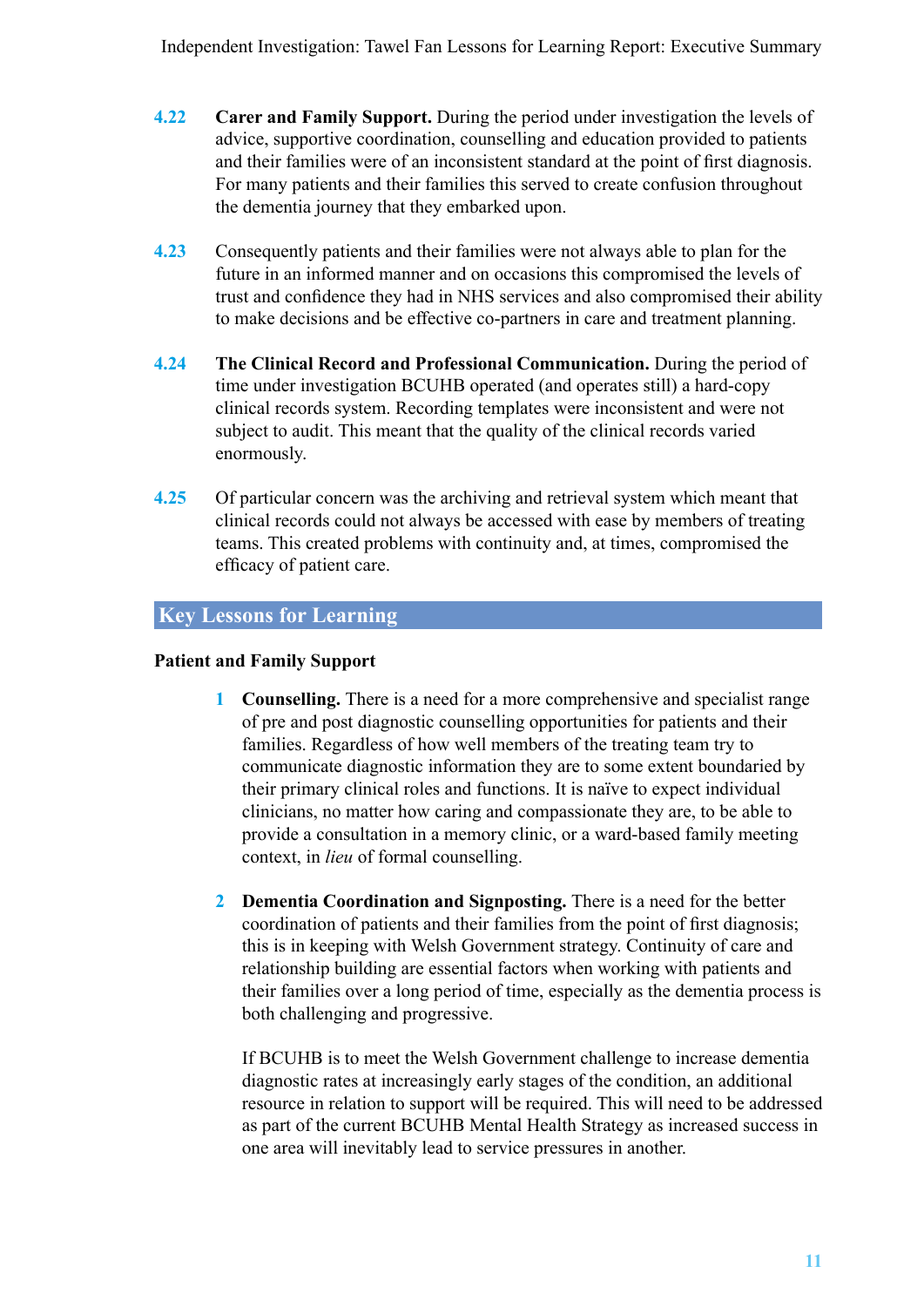- **3 Clarification at the Point of Admission.** When admissions take place during times of crisis it is difficult for families to understand what is happening and what they are being asked to agree to. It is important to clarify events and revisit the decisions made and the subsequent consequences once the admission is complete and the patient has been made safe. It is not good practice for misunderstandings to arise; however on occasions these will be inevitable. To minimise the likelihood of this it is important that families are provided with a clear account of events as soon as is possible and that plans for the immediate future are discussed with them moving forward.
- **4 Operational Policy Synchronisation.** In order to provide a streamlined service that can meet expectations it is necessary for there to be a consistent set of criteria in place to guide the care pathway. Operational policies should be developed from an 'integrated' service perspective so that patients and their families can be signposted correctly and reliably.
- **5 Living Well with Dementia.** Over recent years a more positive and community-based approach to living with Dementia has grown. Clinical services need to ensure that they are in step with this ethos and assessment and care and treatment planning needs to focus on holistic need with the aim of providing meaningful person-centred care which does not focus on disease processes alone.
- **6 Education, Information and Support to Patients and their Families.**  People need access to education, information and support throughout their journey with dementia. 'Frontloaded' inputs at the point of diagnosis are not enough, and neither are meetings and consultations with members of treating teams once a person has reached a point of crisis. Consideration needs to be given as to how information can be provided and tailored to each stage of the journey, particularly at key points of transition such as admission to acute inpatient wards or eventual placement in care homes. It should also be understood that family support needs will be ongoing and they should be re-assessed and provided for in a dynamic manner.
- **7 Communication Practice across all NHS Services.** Patient and family communication issues were identified in relation to Accident and Emergency, medical and surgical services. There is an obvious need for all NHS services to communicate well; however a key lesson for learning is that all services should (in addition) be dementia aware and appreciate the fact that family members often have to give consent for their loved ones who are no longer able to do this for themselves.
- **8 Placing the Patient at the Centre of Decision Making.** The best interests of the patient should always be at the centre of any decisions made. When there are ongoing disputes between families and treating teams these disputes should be recorded and independent advice sought. It is essential that delays to important decisions are avoided (such as admission or discharge) as these can have a negative impact on the safety and welfare of the patient.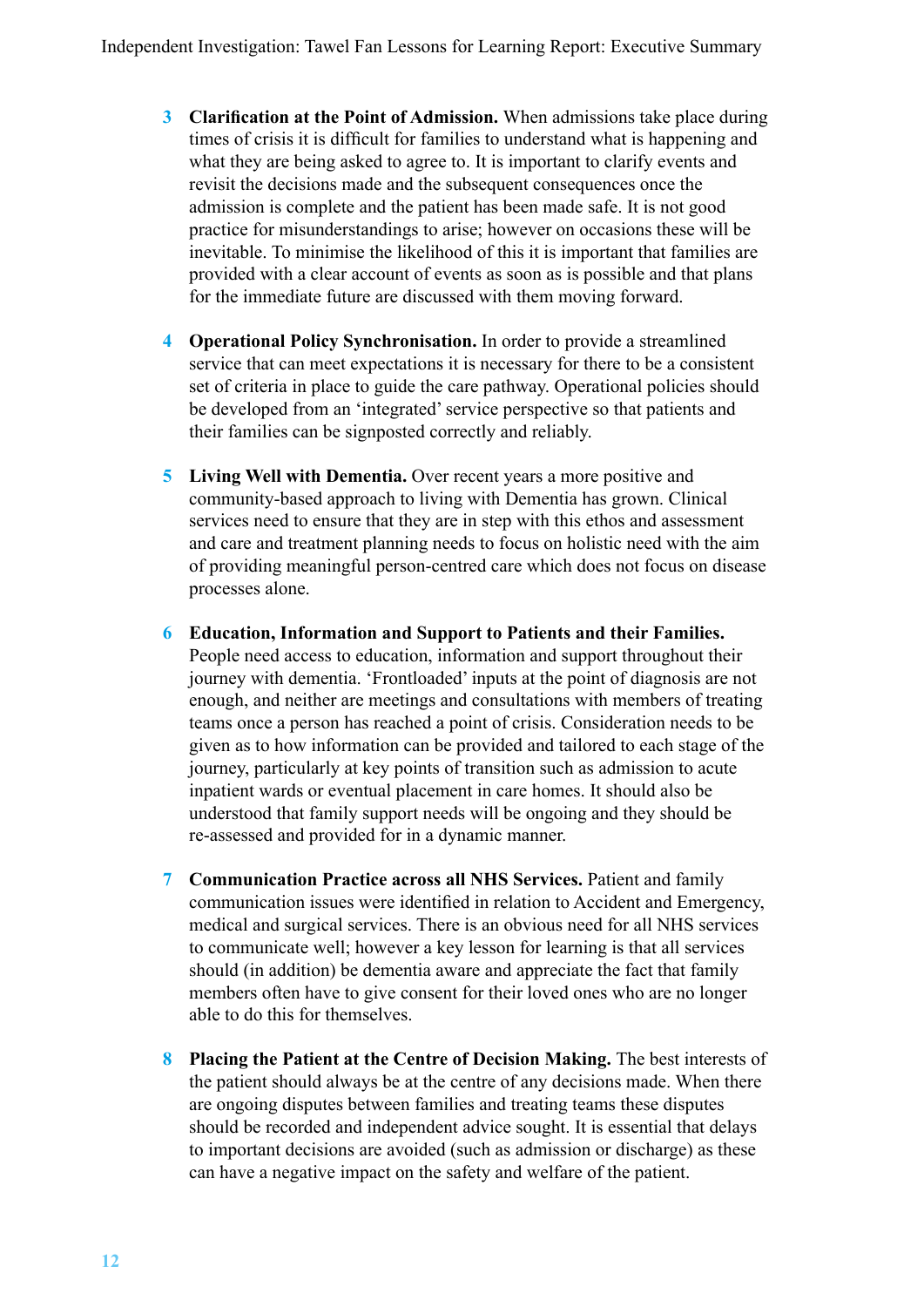**9 Co-production of Care and Treatment Plans.** If adequate education, information and support is provided then people with dementia and their families will be empowered to co-produce care and treatment plans. The co-production of care and treatment plans should be about *"how do you want to live your life"* from the outset of the dementia journey*.* <sup>1</sup> The process of ascertaining preferred options in relation to treatment (and gaining knowledge about the person) should begin from the first point of contact.

#### **Clinical Governance**

**10 Documentation and Clinical Recording.** Where hard copy documentation systems exist clinicians have to work harder when both accessing information and recording it. This can present additional workforce challenges within often highly pressured services.

The hard copy clinical record system as it operated in BCUHB (and operates still) was not always reliable and caused significant problems in relation to both the transmission and transcription of clinical information. It is essential that standardised procedures are established so that records can be traced and accessed in a reliable and timely manner. Standardisation is also essential in relation to clinical documentation so that hard copy records capture all of the essentials of baseline assessment.

- **11 Policy Guidance.** Clinical governance systems should provide as a minimum a clear set of policy guidance together with a set of organisational expectations about professional standards. National guidance provides clear best practice guidance for clinicians (regardless of discipline). It is the responsibility of each individual to ensure they are up-to-date and that they work within this guidance. However it is the corporate responsibility to highlight this guidance and to ensure that adherence is monitored and the quality of clinical care and treatment assured.
- **12 The Management of Complaints and Concerns.** It is essential that families and their loved ones are informed about how to raise complaints and/or concerns and how these will be managed; where appropriate patients and their families should have access to advocacy services. Clear guidance should also be provided in relation to the management of investigation outcomes. Families should be advised that if they are not happy with investigation outcomes, and if their issues have not been addressed to their satisfaction by the NHS PTR process, then they should contact the Ombudsman. Health services should not endeavour to resolve complaints and concerns beyond the point advised in the All Wales Putting Things Right guidance. This can undermine the process and create a confrontational and intractable situation which is counterproductive and where neither side can move forward.
- **13 Professional Standardisation.** Evidence-based clinical guidance and practice adherence is a key tenet of clinical governance. Without systems to ensure access, implementation, monitoring and review the quality of the

<sup>1</sup> NHS Wales (2013) *Tools for Improvement 8: 1000 Lives: Co-Producing Services – Co-Creating Health*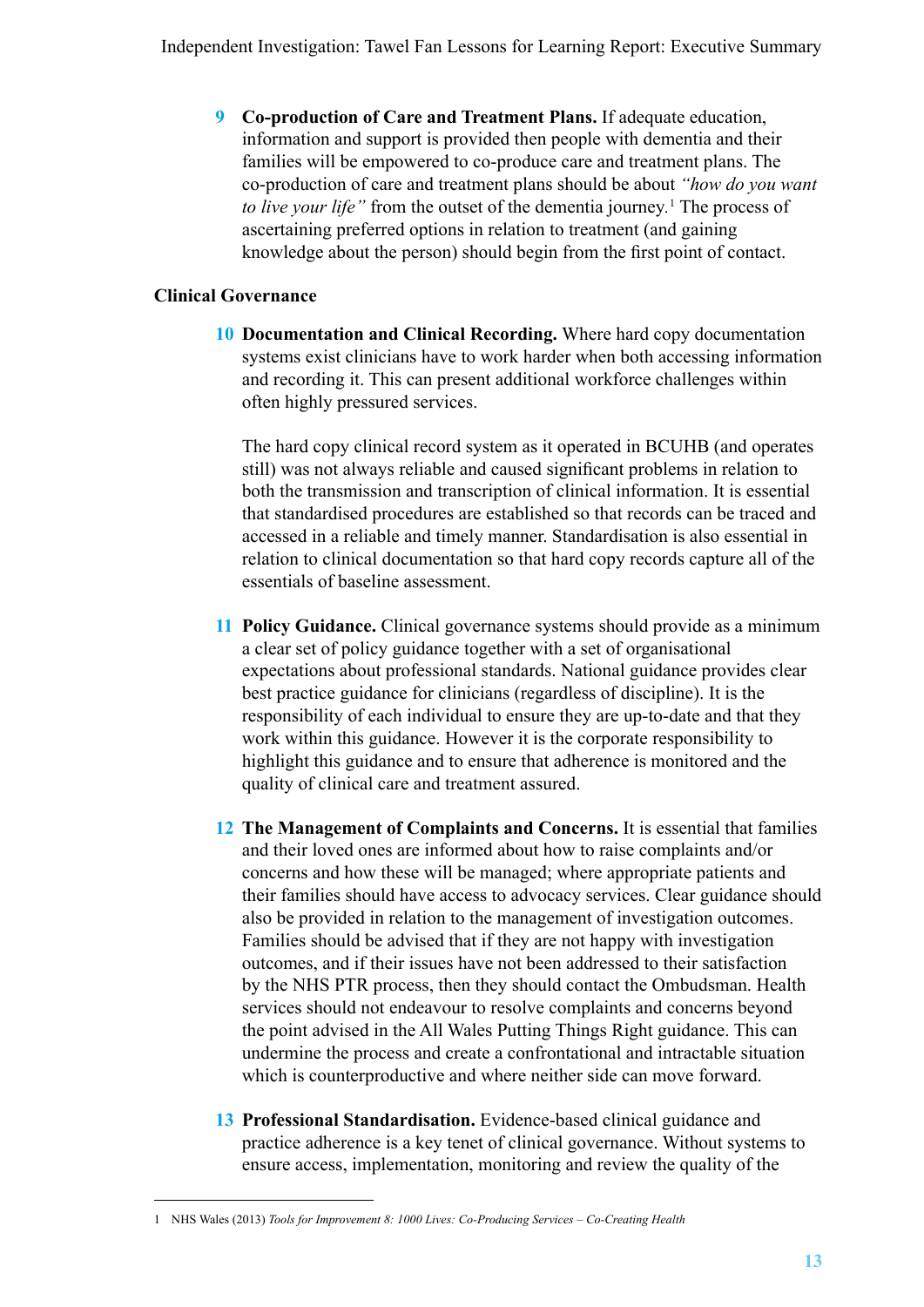patient experience can be compromised and suboptimal practice and/or unsafe practice provided.

- **14 Policy Development.** Policy guidance should be tailor made to the needs of the older adult. It is poor practice to subsume them into policies produced for adults of working age whereby the evidence-base in relation to older adults is ignored and care and treatment guidance compromised as a result.
- **15 Professional Leadership and Escalation.** When wards are under pressure it is essential that managers and senior clinical practitioners are available to provide advice, leadership and support. During 2013 when Tawel Fan ward was under its most significant period of pressure it was evident that the ward team were able to rely increasingly upon the Modern Matron, the Dementia Nurse Consultant and senior CPG managers. This ensured that (whilst care and treatment and service management issues arose) overarching safety was maintained whenever possible.

#### **Legislative Frameworks**

- **16 Mental Capacity, Best Interests and Advocacy.** Legislative frameworks must be deployed for patients deemed to have a loss of capacity when making specific treatment decisions. This is of particular importance for those patients who are not detained under the Mental Health Act (1983). The use of independent advocates should be an integral part of any service provided.
- **17 Patient-Centred Care.** It is important that care giving is flexible and sensitive enough to ensure dignity, health, wellbeing and safety whilst at the same time allowing the patient sufficient autonomy wherever possible. This applies to all patients, but is particularly relevant for those deemed to no longer have the capacity to make decisions on their own behalf. There should be no 'one size fits all approach' and care plans should take into account the needs and preferences of each individual patient which always take preference over those of families and services alike whenever appropriate to do so.
- **18 Family Communications, Engagement and Support.** Legal frameworks are complicated to understand and often associated with preconceptions and stigma. It is important to ensure that each family member is acknowledged in accordance with their particular roles (Lasting Power of Attorney, nearest relative and/or next of kin) and their rights are both explained to them and supported. Strategies need to be agreed and put in place so that communication is effective (and bears in mind the needs of large families) without contravening due process in relation to decision making and confidentiality.
- **19 The Need for Clarity Regarding Legal Frameworks.** NHS organisations must provide clear guidance to services about the use of the Mental Health Act (1983) and the Mental Capacity Act (2005); the guidance should clarify how they must work together and which takes precedence over the other and in what circumstances. These guidelines should be kept under review and audited where necessary on a patient-by-patient basis.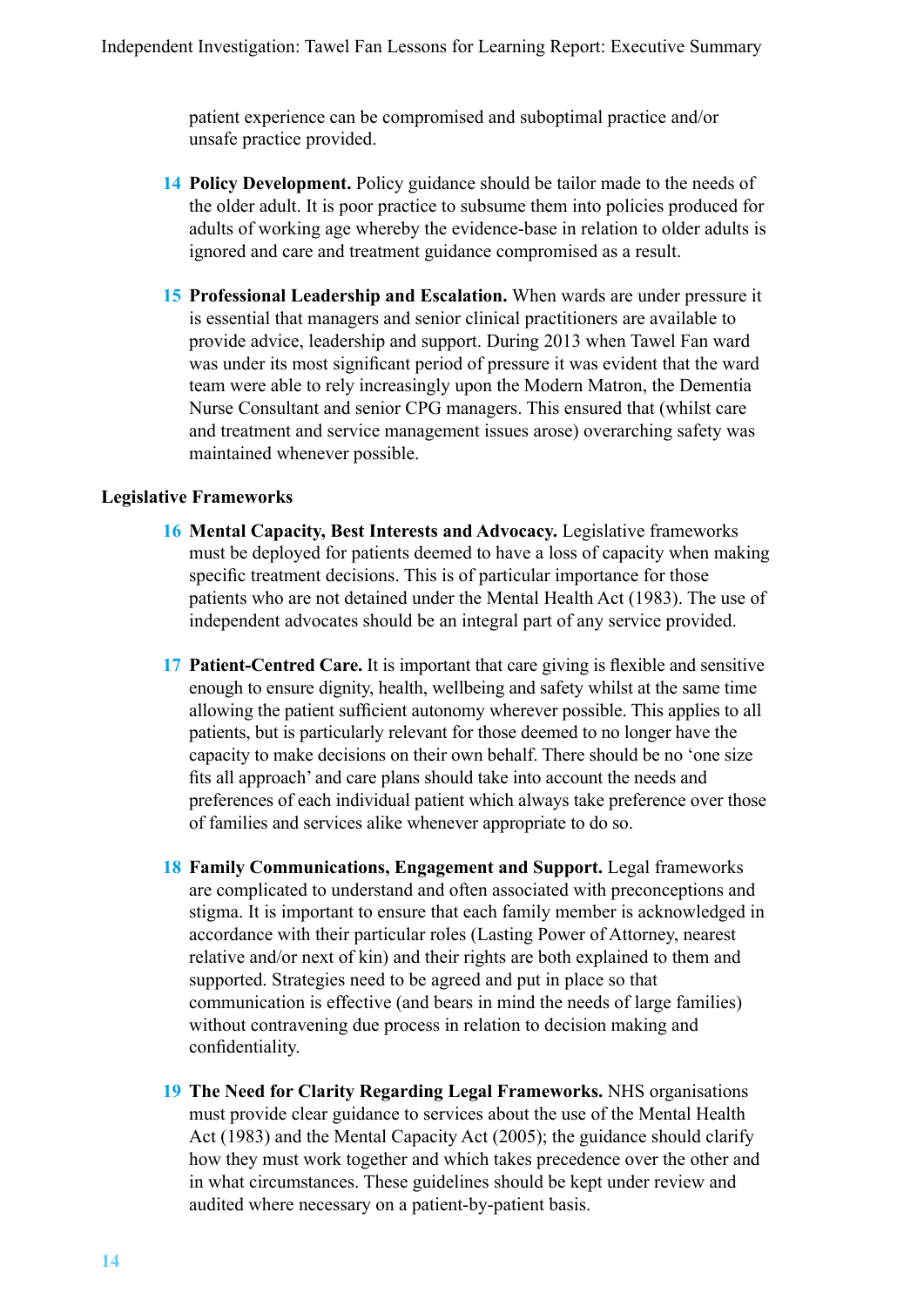- **20 The Protections that Legal Frameworks Afford to the Patient.** The Mental Health Act (1983) should not be seen as a punitive and restrictive option for the older adult with advanced dementia. Instead it should be seen as the framework under which individuals are protected and their rights upheld.
- **21 The Importance of the Independent Mental Capacity Advocate (IMCA).**  Under the Mental Capacity Act (2005) all patients have the right to access an IMCA. This is important when complex and difficult decisions have to be made in the patient's best interests as an independent advocate should always be accessed to ensure they are maintained and protected. When there are disputes between family members and the treating team the input from an IMCA is essential to ensure the patient's needs are paramount and that they are addressed in the best manner possible.
- **22 The use of Legislative Frameworks.** Even if families are engaged in full, when difficult decisions have to be made in relation to care and treatment risk versus benefit analyses, Do Not Attempt Resuscitation (DNAR), end of life care and any planned changes to a clinical placement an Independent Mental Capacity Advocate should be involved where the patient is deemed not to have the capacity to make decisions on their own behalf.
- **23 Accident and Emergency Departments and Medical Wards.** When elderly confused people are admitted to these kinds of NHS facilities the requirements of the MHA (1983) and MCA (2005) cannot be 'suspended'. They apply equally to all care and treatment environments where a patient meets the threshold for assessment and intervention under the Acts. All treatment decisions need to be recorded clearly and any issues in relation to capacity, consent and DoLS should be made explicit and managed in keeping with Acts. The failure to do so could result in illegal detention and the potential for improper care and treatment interventions.

#### **Medication and Treatment**

- **24 Psychotropic Medications Documentation and Standardised Evaluation Processes.** Psychotropic medications carry an inherent degree of risk. It is always good practice to adhere to National Institute for Health and Care Excellence (NICE) guidance and to ensure that documentation is completed in a systematic manner. This will ensure a comprehensive record is made of all decisions taken and will assist with a logical and evidencebased evaluation process. Where there are no pre-set organisational standards or clear levels of expectation clinical practice is determined by individual practitioners and might not always be optimal.
- **25 Risk Assessment.** Risk assessment is a key cornerstone of clinical practice. As such it should be prioritised and conducted as a core multidisciplinary function. All aspects of clinical risk should be recorded and subsequent care plans documented clearly so that explicit rationales for clinical decision taking are set out and patients are protected.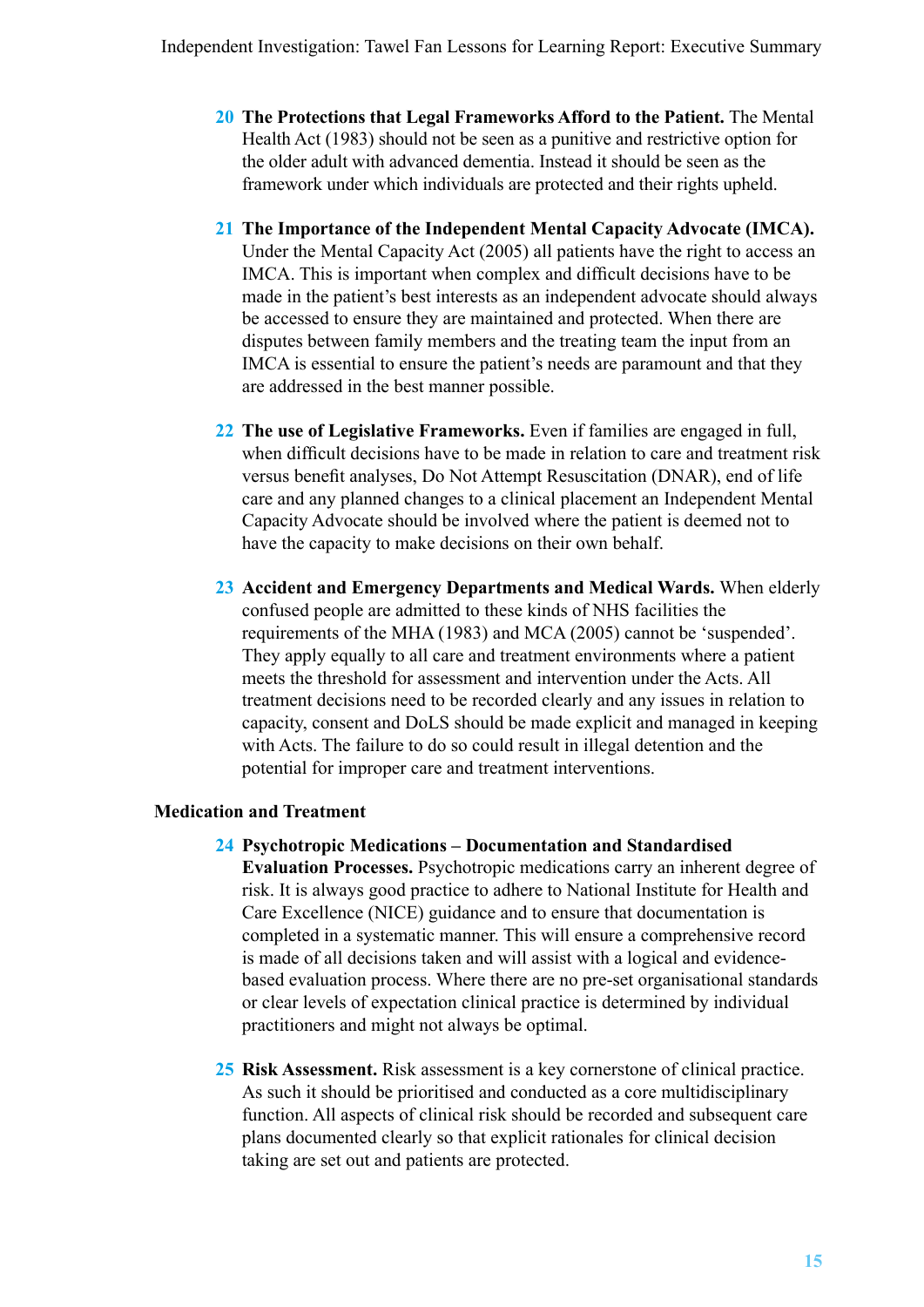#### **Efficacy of the Care Pathway**

- **26 Resourcing.** Patients who are acutely unwell and in crisis require the highest levels of expertise and resource. It is poor practice for financial pressures to remove essential services from wards like Tawel Fan (such as occupational therapy and routine physiotherapy). The quality of the patient experience is reduced, the quality of the care and treatment compromised and the length of stay potentially lengthened. This kind of cost saving is both counter productive and ineffective. Care and treatment approaches should be multidisciplinary in nature. The older adult suffering from dementia often has a range of comorbidities and needs. It is naïve to assume these can be met by a 'traditional' doctor and nurse treating team.
- **27 Transitions between Secondary and Primary Care.** The transition point between secondary care and primary care ought to be examined. Arrangements need to be agreed in relation to specialist assessment, monitoring and review once a person has been discharged back to the care of their General Practitioner. This is to ensure that antipsychotic medication is not used as a 'maintenance medication' and that all benefits and risk are kept under regular review.
- **28 Access to Medical Assessment.** Psychiatric inpatients should not experience lower levels of medical assessment access than those to be expected in a community setting.
- **29 Management of the Elderly Confused Patient in Acute Secondary Care.**  Accident and Emergency Departments and Medical Wards must ensure that the care and treatment provided to elderly confused patients is personcentred, dignified and safe. It is not acceptable for them to be left for hours without food and drink, nursed in corridors, or left unsupervised encountering numerous falls that could be prevented with better assessment and management plans.
- **30 Strategic Planning and Multiple Moves.** Service provision should be as integrated and person-centred as possible so that patients can experience smooth transitions of care which ensure optimal clinical outcomes and inspire trust and confidence. It is not acceptable for patient care to be compromised by rigid boundaries between services. It has long been recognised that multiple inpatient moves have been associated with raised rates of morbidity and mortality. It is never acceptable for multiple moves to be conducted to meet the needs of the service as opposed to the needs of the patient.
- **31 Risk Assessment and Service Modernisation.** Service improvement and modernisation requires financial and service re-modelling. Improvements that require the concurrent running down of one service whilst another is built up carries inherent risks over the period required to enact the change; wards like Tawel Fan can be expected to absorb the pressures. The risks to the system and its ability to manage extant patient services should be understood and compensated for, particularly when specific groups of patients can be readily identified to be placed at additional risk during change management processes.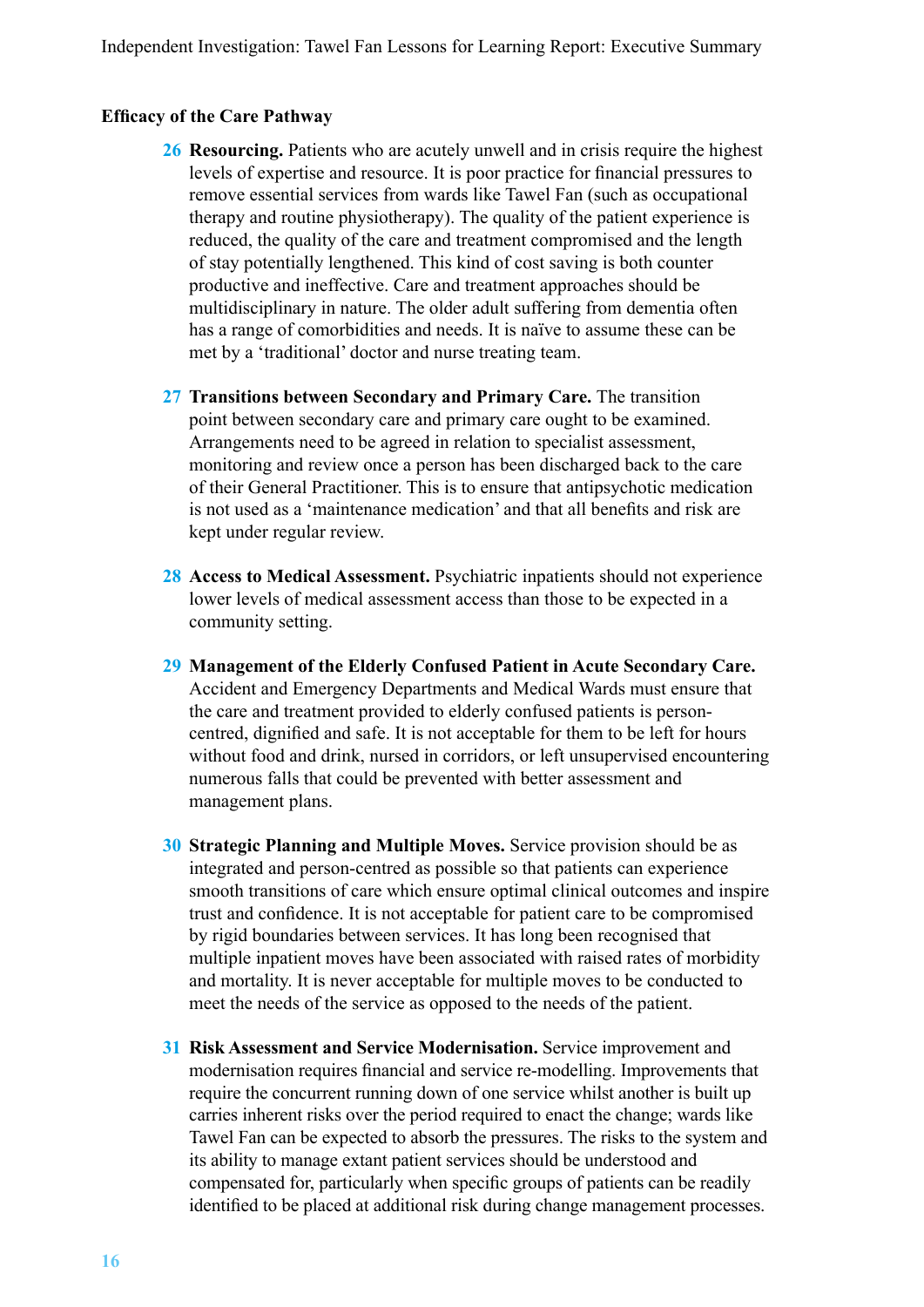Independent Investigation: Tawel Fan Lessons for Learning Report: Executive Summary

#### **Safeguarding**

- **32 Connectivity between Multi-agency Partners.** Safeguarding frameworks require a consistent and unified approach. Despite the challenges posed by geographies (such as county and statutory agency boundaries) systems and processes have to be robust enough to provide person-centred safety measures. The Wales Interim Policy and Procedures for the Protection of Vulnerable Adults from Abuse (first version 2010 and second version 2013) required small Unitary and Local Authorities to work together to ensure consistency and safety across geographical areas; it also required full cooperation between the NHS and Social Services. It is an essential lesson for learning that safeguarding systems and processes have to be managed across boundaries if they are to achieve their primary goal to safeguard adults at risk.
- **33 Prioritisation and Adequate Resourcing.** Safeguarding adults at risk cannot be compromised by an organisation's perceived inability to adequately resource the systems and processes required. All NHS and Local Authority bodies are required to conduct themselves in accordance with policy guidance and any capacity and/or capability shortfalls should be addressed and managed so that their statutory duties can be fulfilled.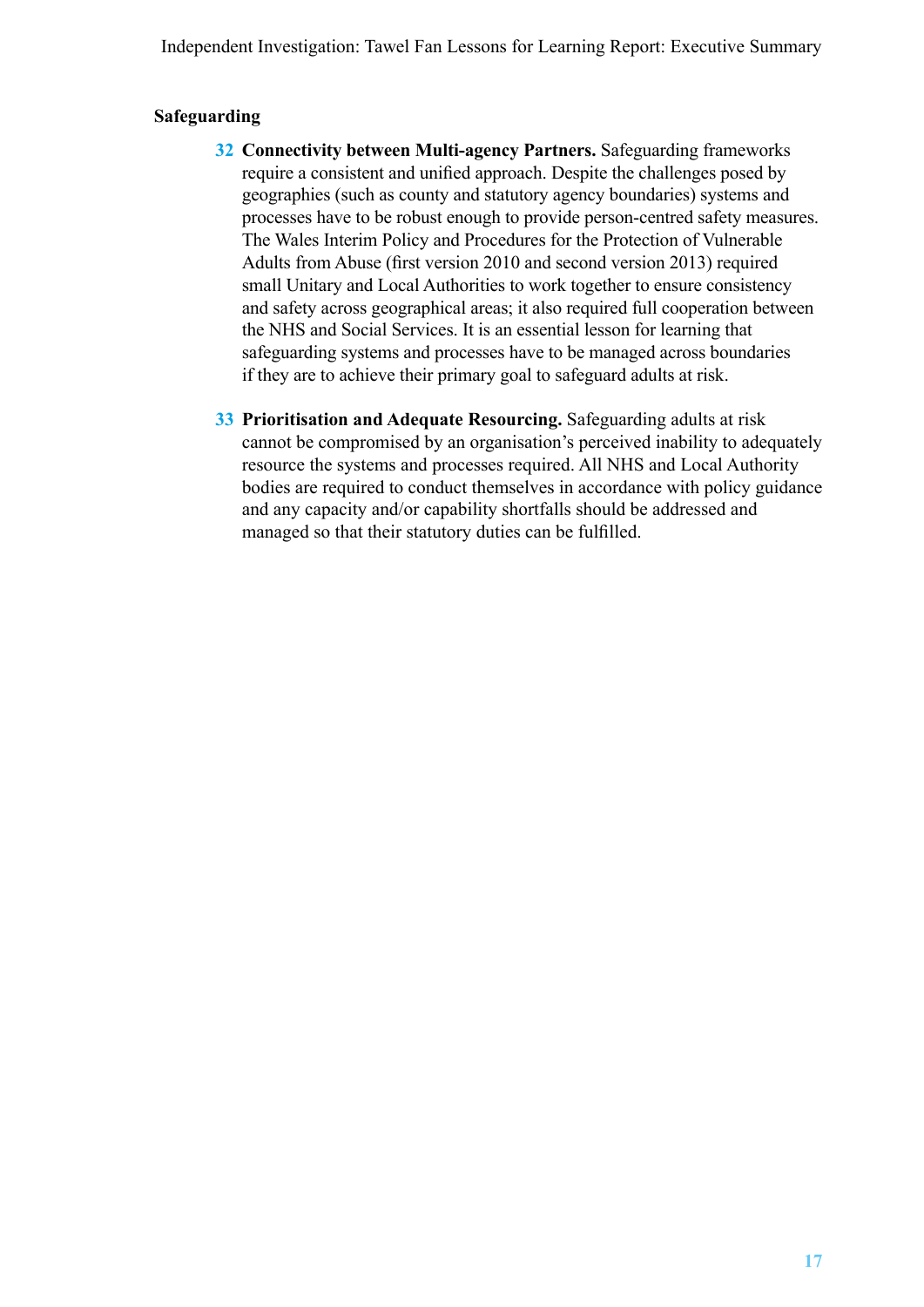## <span id="page-19-0"></span>**5 Overview of Conclusions and Recommendations**

### **Overview of Conclusions**

#### **General Conclusions**

- **5.1** The findings and conclusions in relation to BCUHB governance and systems failures have been identified previously by multiple review processes which have already been placed in the public domain. If an organisation operates with inadequate governance arrangements then the likelihood of poor service provision is heightened together with an increased inability to identify and remedy failings and patient safety problems. The findings and conclusions of this particular Investigation concur with those previous findings but also makes a separate and distinct contribution in relation to the following:
	- the patient care pathway and service design;
	- patient acuity and restrictions to service provision;
	- evidence-based practice and the care and treatment of the older adult.
- **5.2** Any investigation process that undertakes an examination of care and treatment that took place a number of years ago has to differentiate between findings and conclusions that are 'historic' in nature and where practice has moved on and improved, and those where practice remains of a suboptimal nature and where urgent remedial action is required in the here and now.
- **5.3** The three points listed above have been identified by the Investigation Panel as being the basic underlying factors that made a distinct contribution to suboptimal care and treatment provision in the past and which the available evidence suggests are either still unresolved or in a relatively embryonic stage of service improvement and implementation.

#### **The Patient Care Pathway and Service Design**

- **5.4** One of the most significant findings of this Investigation is in relation to the fragmented care pathway followed by the majority of the patients in the Investigation Cohort; most of the patients in the Investigation Cohort experienced problems with the care pathway that they were placed on. Service interfaces between the disparate BCUHB Clinical Programme Groups (CPGs), such as those for medicine and psychiatry, often served to create significant boundaries which had a negative impact upon patients and the timely access to the care and treatment that they required.
- **5.5** Older adults are placed at significant risk when care pathways are not managed well. Disruptions to care pathways are known to increase the likelihood of hospital acquired infections and injuries and, on occasions, death. The poor management of the older person's care pathway across north Wales is a key finding of this Investigation. The lack of strategic direction and oversight,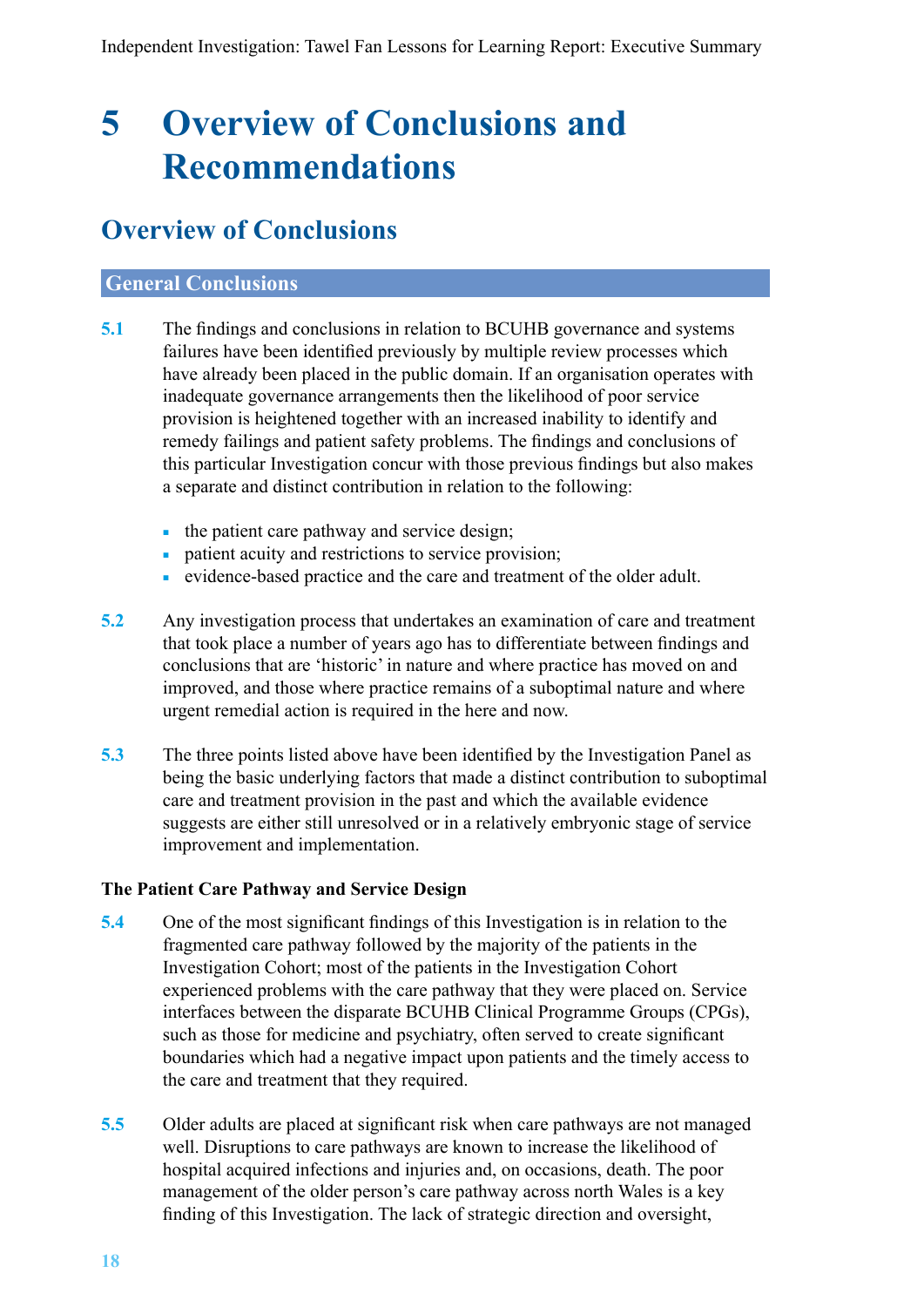combined with significant financial restrictions, meant that each separate CPG within BCUHB was allowed to develop levels of service provision without any interconnectivity in play. This led to a set of systems that functioned independently of each other and which could not address the day-to-day challenges posed by patients moving between services to the detriment of their health, safety and wellbeing.

**5.6** There has been insufficient evidence provided to the Investigation Panel to suggest that in practical terms the experience of a patient would be significantly different today in comparison to that of patients from the Investigation Cohort. This is an area that requires priority and urgent action.

#### **Patient Acuity and Restrictions to Service Provision**

- **5.7** The Investigation Panel established that patient acuity rose on Tawel Fan in the years prior to its closure due to:
	- the reduction of care home beds;
	- a relatively embryonic community-based Home Treatment Team that could not manage patients in their own homes once they had reached crisis;
	- reductions to the numbers of older adult inpatient beds across the Mental Health and Learning Disability CPG.
- **5.8** This situation was exacerbated by additional pressures placed on mental health services by Emergency Departments, inadequate Out of Hours provision and restricted access to medical and hospice services.
- **5.9** It is recognised widely in Wales that the number of people with dementia is rising steadily and will continue to rise. Pressures on nursing home beds remain and there is evidence to suggest that community-based services remain underdeveloped and that older people with dementia still experience compromises in relation to the kinds of service they can be offered in community, primary and secondary care settings.
- **5.10** The challenges for BCUHB and its multi-agency partners in 2018 is to provide a range of services that do not discriminate against those individuals with dementia and to ensure that a diagnosis of dementia is not one of exclusion or compromise.

#### **Evidence-Based Practice and the Care and Treatment of the Older Adult**

**5.11** During the period of time under investigation BCUHB did not provide evidencebased clinical policies that pertained to the particular needs of the older adult with dementia and/or mental health problems. The needs of the older adult were subsumed into those for adults of working age which was entirely inappropriate. This lack of evidence-based guidance exacerbated fractures in service provision and led to a high degree of confusion on the part of the treating teams responsible for providing care and treatment.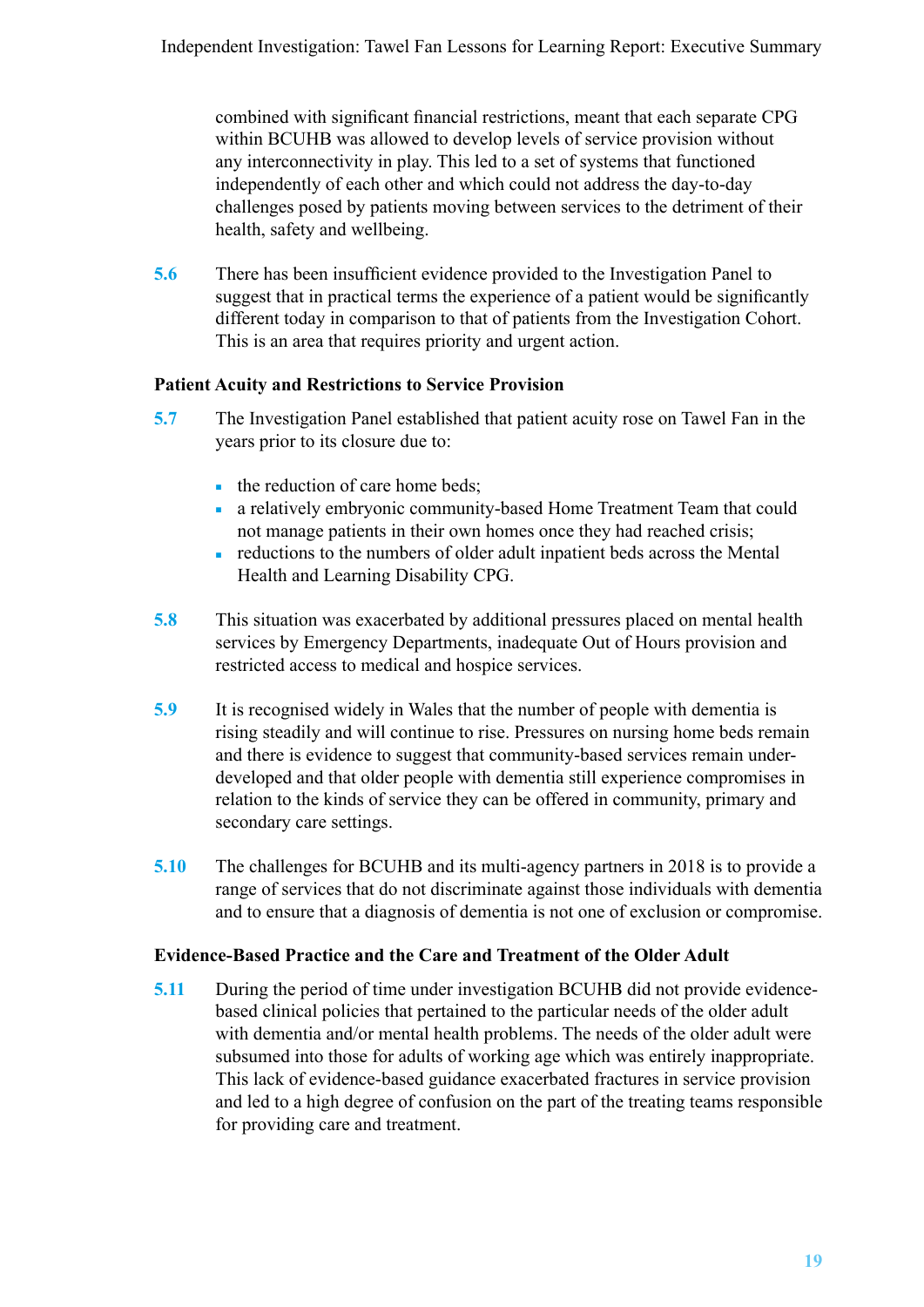- **5.12** Of particular concern was the fact that clinical practice was not subject to audit in the manner prescribed within the United Kingdom for the past twenty years. This meant that clinicians were left largely to 'their own devices' and that there were no structured clinical governance structures in place to ensure patient safety.
- **5.13** The Investigation Panel heard evidence from many senior clinicians during the course of its work. From the testimonies provided by those witnesses it would appear that the custom and practice around the development and auditing of clinical practice guidance within BCUHB is still in a somewhat embryonic stage. Witnesses described the work as 'being part of a journey', or 'not yet having reached its destination'. This is not acceptable for a modern NHS service and will require urgent and priority actions to take place.
- **5.14** Part of the challenge that BCUHB needs to face is the underlying culture of resistance to clinical policy uniformity and regulation. The Investigation Panel established that a key barrier to progress being made is predominantly one of custom and practice and that there are views still retained by some senior clinicians within the organisation that the clinical decision-making process should not be overseen by formal governance and management structures. This is exacerbated by a lack of organisational confidence and ethos in relation to formal oversight and performance management as a legacy of the highly devolved and medically-led service model that prevailed for many years within BCUHB.

#### **The Issue of Wilful and Institutional Abuse and Neglect**

- **5.15** The nature and scale of any failures in relation to patient care on Tawel Fan ward cannot be compared to those of the Stafford Public Inquiry or the Trusted to Care Independent Investigation (conducted in Wales), on either a macro (system) or micro (individual patient) level.
- **5.16** Neither of those robust and universally accepted reports set their findings within the context of institutional abuse or concluded that care and treatment deficits occurred within the context of an abusive system (even though care and treatment fell well below those standards commonly accepted by the general public and statutory services alike). The Investigation Panel concludes that this approach has to be maintained in relation to the circumstances encountered by patients and their families on Tawel Fan ward, especially as the standards of care on the ward have been found to be of a good overall general standard, even though on occasions care and treatment practice across the pathway was compromised.
- **5.17** The Investigation Panel could not replicate the specific findings of abuse from any of the earlier investigations and reviews that did. This does not mean that the Investigation Panel can categorically state that abuse on an individual patient basis *never* took place on Tawel Fan ward; no investigation of this kind could ever make such a bold statement. However the Investigation Panel can, and does, conclude that the evidence relied upon previously was: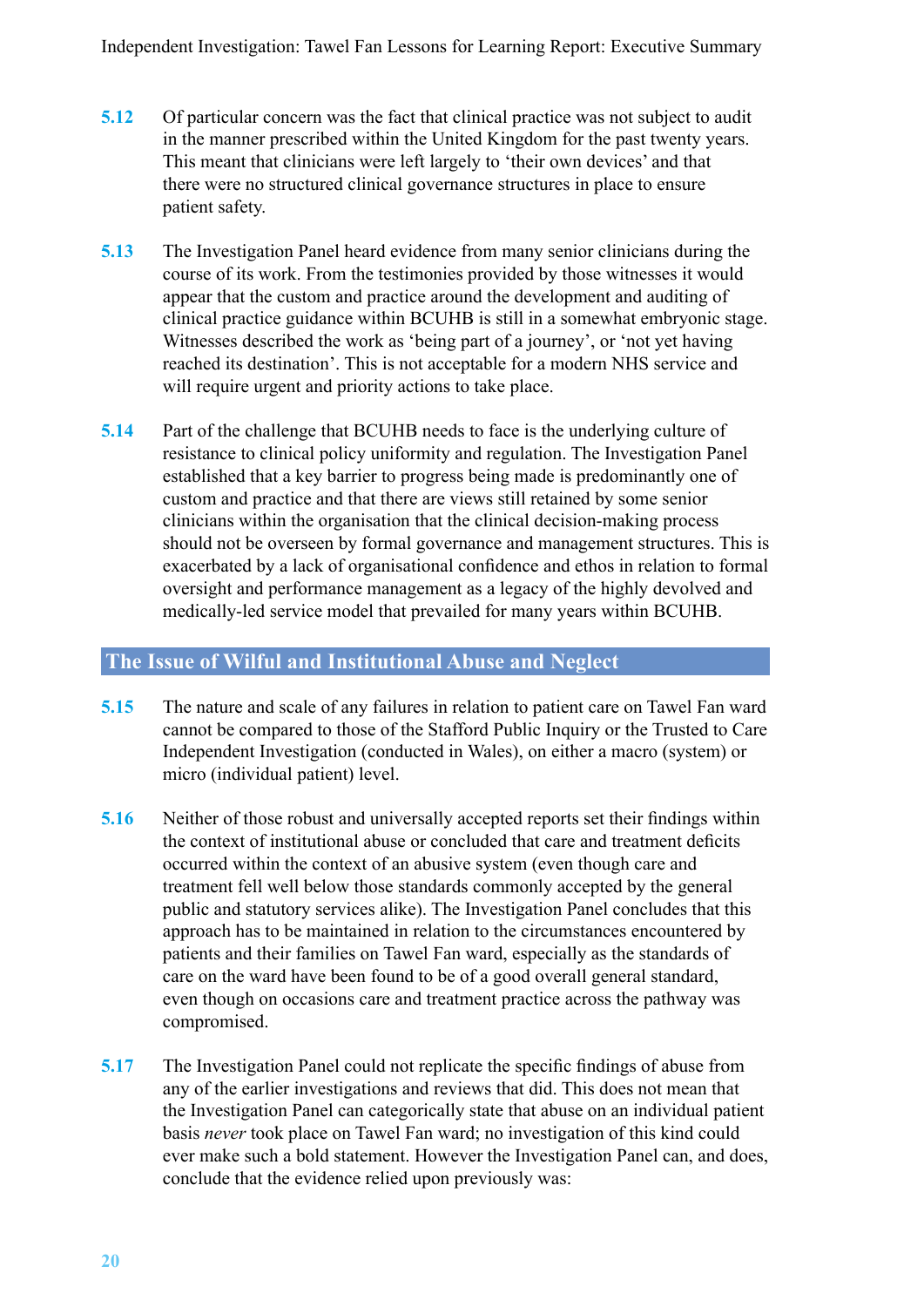- incomplete; and/or
- misinterpreted; and/or
- taken out of context; and/or
- based on inaccurate (and at times misleading) information; and/or
- misunderstood with thresholds being applied incorrectly.
- **5.18** The Investigation Panel therefore concludes that there is no evidence to support prior allegations that patients suffered from deliberate abuse or wilful neglect or that the system failed to deliver care and treatment in a manner that could be determined to meet the thresholds for institutional abuse.
- **5.19** It is essential that this conclusion is made in the clearest and most unambiguous of terms in order to restore public confidence and to ensure natural justice is served.

### **Safeguarding**

- **5.20** Adult safeguarding frameworks exist purely to provide protection for adults at risk of abuse and neglect; they work at two levels. First: at a multi-agency Local Authorities are the lead agencies and are tasked to bring statutory and other agencies together to co-ordinate the development of effective policies and procedures to protect those at risk. Second: at a single agency level, each organisation must develop its own set of procedures that meet the requirements of the multi-agency framework and legislation, and deliver adult safeguarding services to protect adults at risk of abuse or neglect.
- **5.21** This Investigation found that the systems and processes in place during the period under investigation were not operating in an optimal manner and the expectations and requirements of the multi-agency policy documentation of the time were not met in full. At a multi-agency level, whilst the six Local Authorities endeavoured to bring agencies together around adult safeguarding for their areas, there is no doubt that the formation of the large Health Board in 2009 disrupted the pre-existing relationships that had developed over the years between local health and social care agencies.
- **5.22** Each of the Local Authorities developed their own approach to adult safeguarding under the umbrella of the *Wales Interim Policy & Procedures for the Protection of Vulnerable Adults from Abuse (2010 and 2013).* Each developed their own safeguarding referral paperwork and it was reported to the Investigation Panel that there were differing referral thresholds in place. Systems and processes did not allow easy tracking of safeguarding information. Referrals were made by name and home address and did not monitor the place of abuse thereby making it difficult for Local Authority safeguarding staff to spot trends from particular clinical areas. In addition, individuals at this time were moving across both agency and geographic boundaries due to closures of care beds. It appears that safeguarding information did not readily follow individuals at risk across geographical boundaries and this built risk into the system.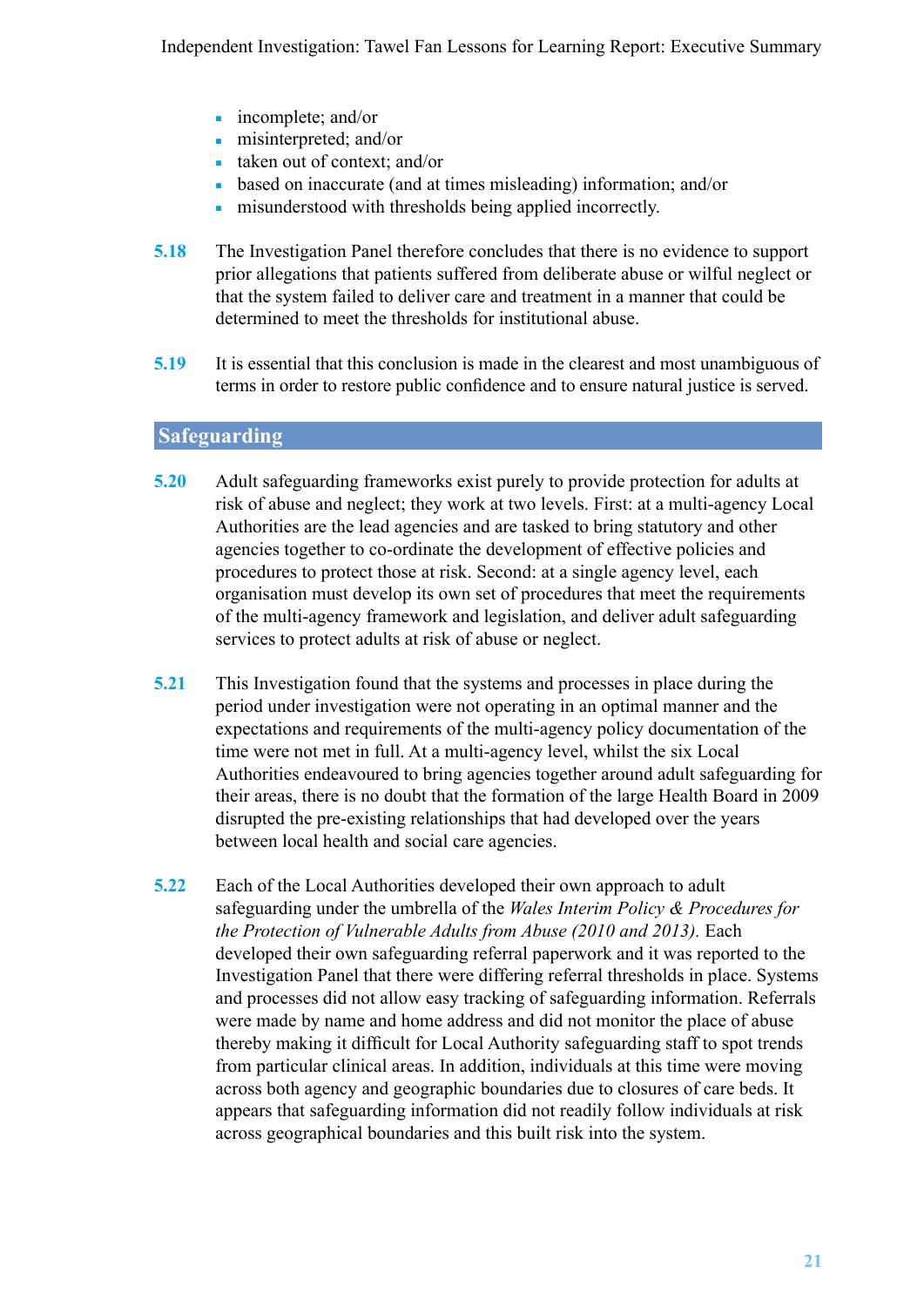- **5.23** These arrangements made it very difficult for clinical staff in the ward areas to navigate the adult safeguarding system easily. There were delays in the process of safeguarding, which often moved outside of the timescales in the policy, and ward staff who were responsible for the protection of the individual whilst they were in their care, often did not receive feedback in terms of what had been decided within the safeguarding meetings rendering ongoing protection and decisions regarding discharge, difficult.
- **5.24** During the period of time under Investigation there were poor safeguarding record storage and retrieval processes. This resulted in staff being unclear about what protection processes they were supposed to be putting in place and how to best deal with relatives when they were considered to be a risk to the individual in their care. As a result, information to individuals, families and carers was not conveyed clearly which led to confused expectations and understanding of what was happening.
- **5.25** In relation to BCUHB processes, the Investigation Panel found that adult safeguarding had not been well resourced and each CPG had been allowed to develop its own processes and structures. In addition, Board oversight was not strong and the Executive and Independent Members were not advised clearly of the problems relating to adult safeguarding in either the multi-agency partnership or specific clinical areas. Audit systems during this period of time were rudimentary, so opportunities for BCUHB to triangulate data about safeguarding referrals were lost.
- **5.26** At the time of writing this report there was evidence to suggest that good foundation work is taking place in relation to the restructuring and resourcing of the internal BCUHB safeguarding frameworks and processes. However a substantial amount of service development is still required in order to ensure safeguarding works to protect adults at risk across north Wales as many of the issues identified by the Investigation Panel are still a problem within current service provision. The Investigation Panel concludes that this constitutes essential and priority work for the organisation and those responsible for its performance management moving forward.

#### **Summary of General Conclusions Specific to Clinical Care and Treatment**

- **5.27** Many of the findings and conclusions made specifically in relation to Tawel Fan are to a large extent redundant as the ward is now closed. However there are key issues that have been identified in relation to clinical practice that need to be highlighted as they are relevant to the care and treatment of the older adult and/or those with dementia regardless of clinical setting.
- **5.28** Many of the findings of the 2014 *Trusted to Care* report dovetail into those of this Investigation. Basically the needs of the older adult and those with dementia require specialist nursing and medical care and treatment. Older adult services should not be seen as 'Cinderella' services but should be recognised as priority services that require clinical staff with expert skills and access to specialist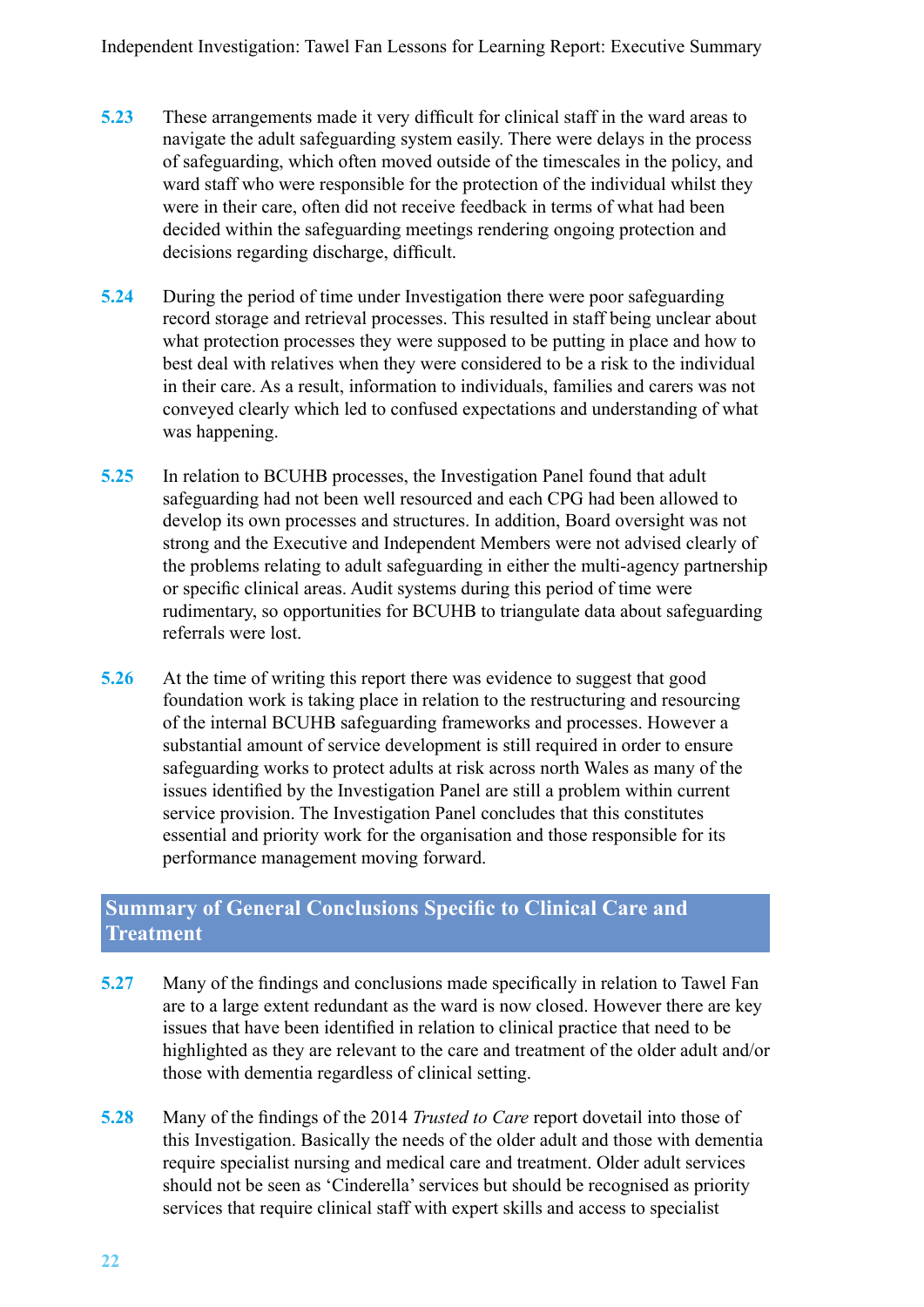<span id="page-24-0"></span>training. Resources should be ring-fenced to ensure that neither old age nor dementia exclude any individual from accessing appropriate and timely care and treatment.

- **5.29** During the period under investigation older adult and dementia services were neither planned nor coordinated with the degree of organisational strategic oversight that was required. This not only made an impact upon the quality of the care pathway patients and their families encountered, but also made a direct impact upon the effectiveness of the care and treatment that they received.
- **5.30** It is of significance that during the period of time under investigation there were no older adult or mental health clinical specialists at Board level or within the senior corporate team. Inspections, strategy and assurance processes were overseen by those with limited expertise and a limited understanding of what evidence-based service provision and care and treatment should look like.
- **5.31** At the present time significant work has taken place to make services more aware of the needs of the older adult and those with dementia. However the approach taken remains rather *ad hoc* with separate clinical divisions approaching these issues differently. The work currently being undertaken is primarily being led by the mental health division and BCUHB needs to move away from the stance that dementia is primarily the concern of mental health services and embrace a different ethos where the Health Board accepts the care and treatment challenges of old age and of dementia embrace all health and social care provision in all care and treatment settings. However one very positive step has been the decision to appoint a dedicated dementia specialist into the corporate nursing team to ensure that in future a more integrated approach is taken; in this manner resources are beginning to be aligned to support pace and consistency.
- **5.32** Moving forward BCUHB needs to ensure all aspects of clinical governance come together to ensure the particular needs of the older adult and those with dementia are met. This needs to include workforce capacity and capability, education and training, clinical audit and evidence-based practice guidance, patient safety and safeguarding. Alongside this costed and timed strategic plans need to be developed spanning the entire of breadth of service provision to ensure the needs of the older adult and those with dementia are inbuilt into every service and care and treatment context. The work that needs to be undertaken *must* be built across all executive teams and clinical divisions to ensure full integration and a unified strategic ethos.

### **Recommendations**

### **Overview**

**5.33** The setting of recommendations is a primary task for any investigation process. In the case of BCUHB the situation is complex in that the organisation is currently subject to action plans stemming from various other investigation, review and performance management processes; it should also be taken into account that at the time of writing this report the organisation was still subject to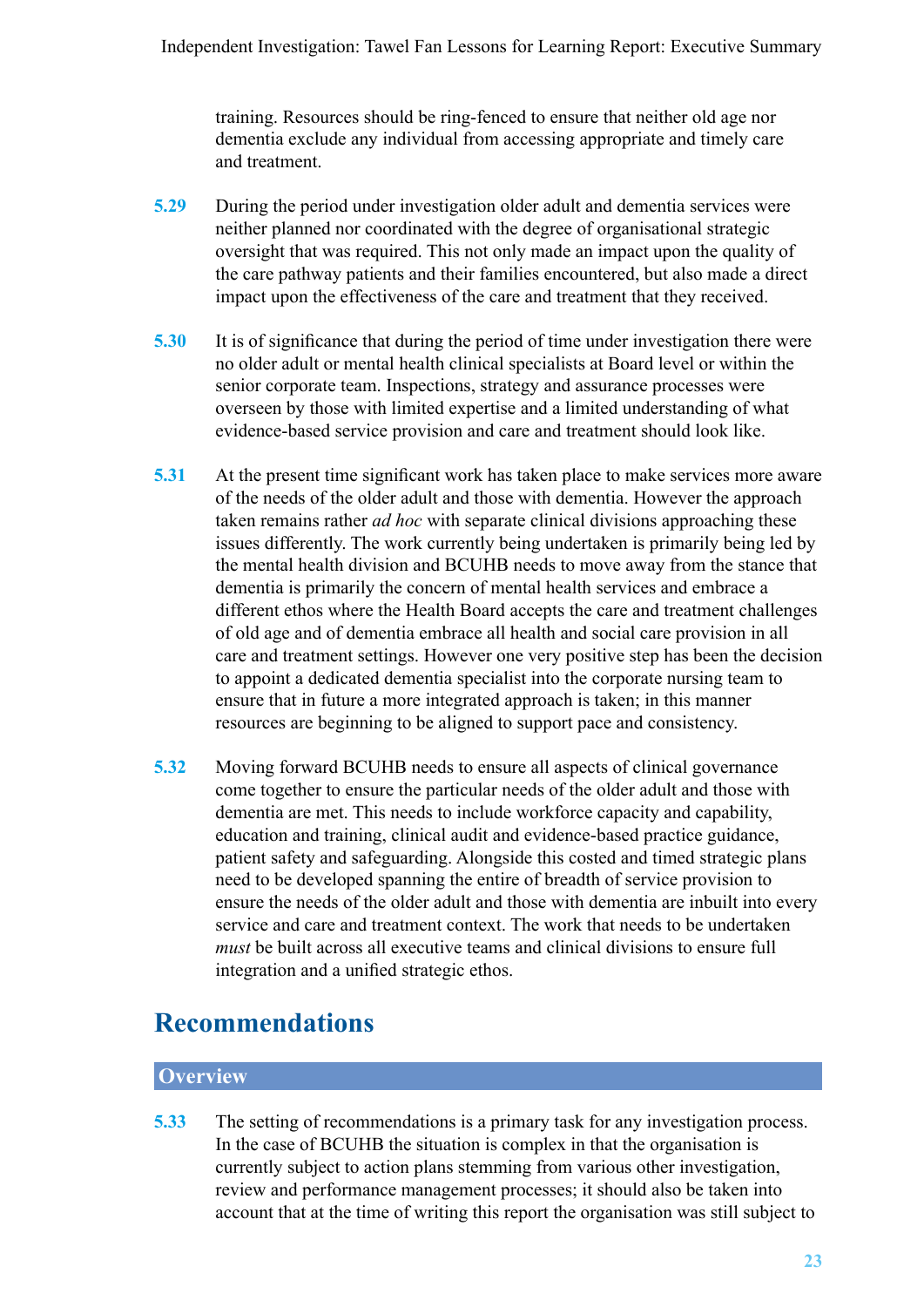Special Measures. Not all of these issues are related directly to Tawel Fan ward or older peoples' mental health services, but many share a degree of interconnectivity.

- **5.34** The Investigation Panel has not been privy to all of the outstanding issues or the levels of progress made by BCUHB to-date. To this end the recommendations fall into two distinct categories – the first requiring a concerted degree of oversight (and possible further development) from Welsh Government in relation to ongoing high-level performance issues, and the second requiring practical, operational service change within BCUHB requiring a less intensive level of oversight from external bodies.
- **5.35** In addition BCUHB will soon be in receipt of the Ockenden Governance Review. This review will provide a significant number of recommendations in relation to governance systems, structures and processes. Consequently this Investigation has limited the setting of its recommendations to strategic and specific clinical practice issues. Following the publication of the Ockenden Governance Review further work will need to be undertaken to provide synergy in relation to action planning and the recommendations from both of the separate investigative and review processes.
- **5.36** On reviewing the progress made by BCUHB in relation to many of the current recommendations it is working to, it is evident that moving forward *all* future recommendations need to be overseen with the support of a structured action plan that sets:
	- clear milestones, aims and objectives;
	- clear performance targets and indicators;
	- clear methods of audit and evidence collection, progress review and assurance;
	- clear costings and resource implications;
	- clear indications of where multi-agency inputs are required;
	- clear timeframes and completion dates;
	- clear methods of accountability and oversight.
- **5.37** With this in mind the Investigation Panel has reviewed the progress made by BCUHB in relation to the findings and conclusions of this Investigation. The recommendations have been set with the intention of supporting the work that BCUHB has already embarked upon and to also ensure that future strategic planning incorporates inputs from Welsh Government particularly where multiagency partners also need to make significant contributions to planning, process and service provision.
- **5.38** The Investigation Panel has identified that during the period of time under investigation, and into the present day, many BCUHB initiatives have either been confounded or rendered ineffective by a lack of integrated, strategic thinking and planning. The recommendations set out below place emphasis on the importance of joined-up thinking and integrated service planning. The expectation is that all recommendations will be completed within 12 months of the publication of this report.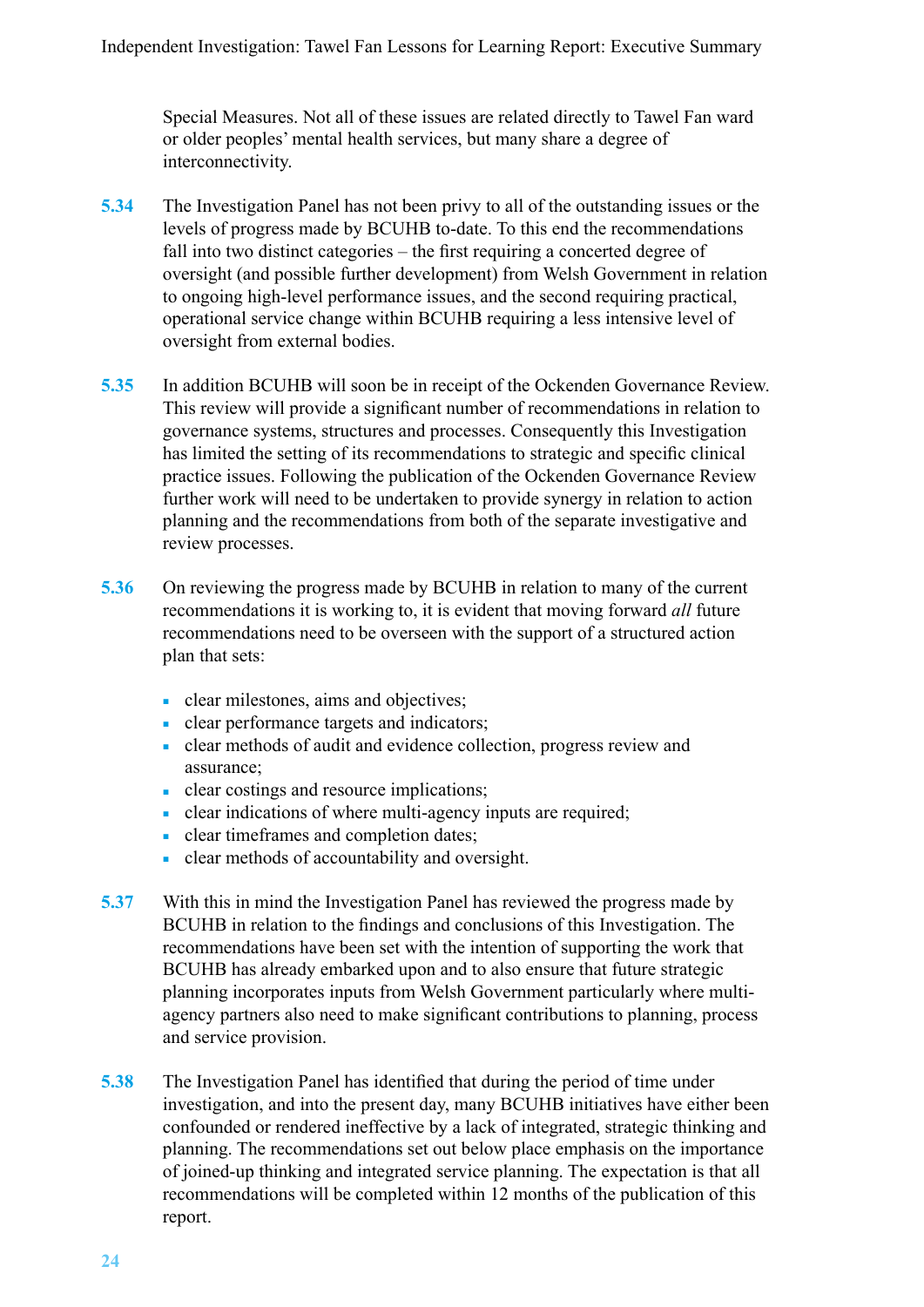Independent Investigation: Tawel Fan Lessons for Learning Report: Executive Summary

**Category One: High-Level Recommendations Requiring External Oversight and Further Development**

#### **The Dementia Care Pathway and Service Design**

#### **Progress Made**

**5.39** BCUHB has developed a series of initiatives to improve the quality of the patient and family experience when accessing services for the older adult with dementia. There is a newly developed 'Care Pathway for Patients Developed with Dementia on Medical Wards'. There is also a 'Carer's Passport' initiative which improves the access and practical support available to carers when visiting their loved ones in clinical settings. This is all good practice.

#### **Progress Required**

**5.40** It is not the intention of the Investigation Panel to detract from the work that is currently taking place within BCUHB. However the newly developed Care Pathway document focuses solely upon very basic patient and carer support and nursing care standards. The care pathway work and service redesign work that is still required is more complex and strategic in nature.

#### **Recommendation One: Care Pathway and Service Design**

- An integrated service review is required to map the needs of the older adult and those with dementia across north Wales. This review needs to involve all stakeholders (from the statutory, independent and voluntary sectors) and those with performance responsibilities. The review should include all care and treatment settings (not just those confined to mental health and older adult services) in order to ensure that all interventions are integrated and that patients, service users and their families do not encounter service barriers that prevent them from receiving access to the care, treatment and support that they need.
- The review outcomes and options should underpin all current and future health and social care strategies across north Wales and be overseen by the appropriate performance management and inspection bodies.

#### **Implementation of the National Wales Dementia Strategy**

#### **Progress Made**

- **5.41** BCUHB has made significant progress in relation to many key areas detailed within the Wales Dementia Strategy:
	- **1** The Health Board has a designated Consultant Nurse in Dementia care who provides input at a strategic and clinical level into services.
	- **2** There are currently a wide range of opportunities for patients and families to obtain support through memory services and the third sector (such as the Alzheimer's Society). In addition BCUHB dementia training is now open for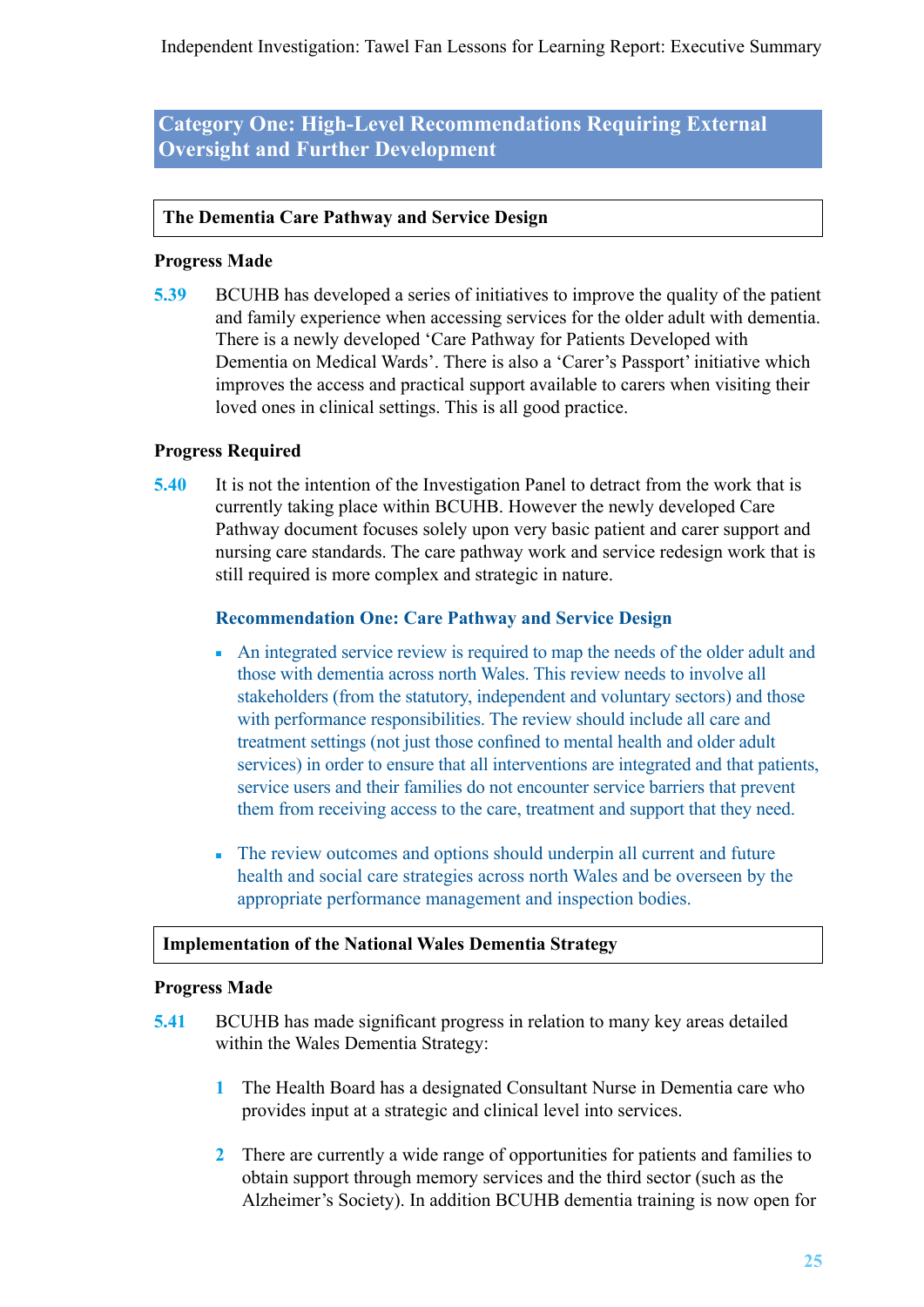families and carers to participate in. This training has been developed alongside families and carers who have provided evaluation. Across the Health Board there are an increasing number of Nurse Specialists with enhanced skill sets to provide ongoing support to patients with dementia and their families/carers.

- **3** There is a Delirium and Dementia Specialist Nurse available to provide expertise to individuals and services. There has also been a strong focus on the recruitment of Dementia Support Workers who are working across the organisation together with ten Dementia Activity Workers who are further supporting patients when accessing mental health services.
- **4** The Flynn and Eley Review highlighted the importance of support for those affected by or living with dementia at or around the point of diagnosis. They recommended that BCUHB develop a standard offer of post diagnostic support for people living with dementia and their families as part of a wider network of support.

Significant progress has been made in respect of this recommendation. Memory services have been redeveloped and mapped to local need so that supportive interventions can be offered in each locality in the language of choice supported by dementia support workers and third sector organisations. In the first year of operating over 700 new patients accepted the offer of meeting with a Dementia Support Worker and from that cohort 54 percent have gone on to receive further input.

**5** BCUHB has produced a Dementia Handbook in conjunction with the Alzheimer's Society which is given to patients and their families at the point of diagnosis.

#### **Progress Required**

**5.42** The Investigation Panel acknowledges the steady progress that BCUHB has made in relation to patient and carer support. However a great deal of work still needs to be done. At present the Dementia Strategy is a high-level document that will require further detailed action planning if it is to be implemented in a consistent and sustainable manner. The progress already made (as listed above), together with the progress still needing to be made, should be subsumed into a distinct strategy implementation programme which is supported by a costed and timed action plan.

#### **Recommendation Two: Dementia Strategy**

■ BCUHB is required to develop a detailed and costed action plan to support the implementation of its Dementia Strategy; the plan should be developed in partnership with the Regional Partnership Board response to the Welsh Government's new Dementia Plan. This work should be undertaken in conjunction with Recommendation One. The action plan should incorporate the consequent implications and requirements for all clinical services (not just the Mental Health Directorate) in all care and treatment settings (community, primary and secondary care).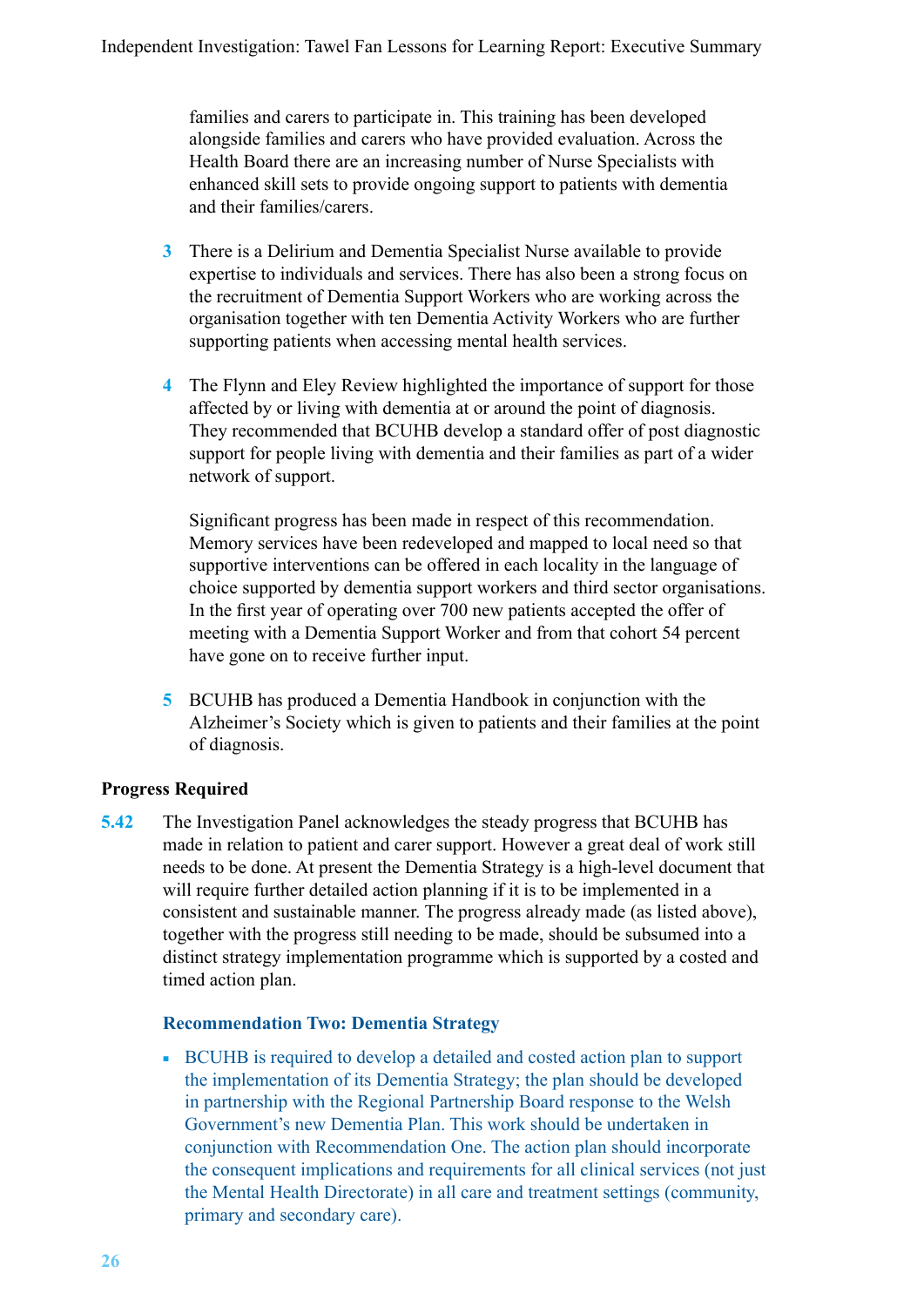- The action plan should take into account all of the clinical and practice deficits that have been highlighted by this Investigation and will require independent clinical input and oversight.
- Access to therapy and non-medical interventions and treatments should be an integral part of any costed Dementia Strategy plan which takes into account NICE (and all other) best practice guidance in this regard. The capacity and capability of the workforce should be reviewed to ensure that fit for purpose services can be provided. Implementation should be managed and audited in tandem with Recommendation Ten (see below) as the reduction of the use of antipsychotic medication will to a large extent be predicated upon alternative therapeutic interventions being made available.
- Formal audit and performance management arrangements should be agreed and built into the action plan.

#### **Care Home Provision in North Wales**

#### **Progress Made**

- **5.43** BCUHB has been working proactively to support the care home sector. The initiatives that have been put in place include:
	- **1 Practice Development Team**. This team is responsible for ensuring the delivery of quality, evidence-based and personalised care within the homes. They undertake annual quality monitoring audits utilising an electronic tool that scores the delivery of care associated with Healthcare Standards and the Fundamentals of Care. The team facilitates and delivers training in-house and can arrange for specialist nurse support to provide clinical leadership.
	- **2 Quality Assurance Framework**. This has been developed to describe and set out quality assurance processes to ensure safe care. This includes holding a monthly clinical management group to proactively discuss each care home with all relevant stakeholders. This helps to gain and collate key intelligence and provides a robust and proactive response in order to support homes as required.
	- **3 Contracts and Fees**. The Health Board has employed a contracts team. This team works to explicit performance indicators and can work with the Practice Development Team to raise quality and provide practical support directly into any care home experiencing difficulties.

Work is ongoing to ensure the sustainability of the market in conjunction with the need for quality and safe care provision. This work is currently being undertaken with the North Wales Care Home Market Group which incorporates health and Local Authority inputs to sustain access to the market. Membership from this group also works with the National Commissioning Board care home agenda.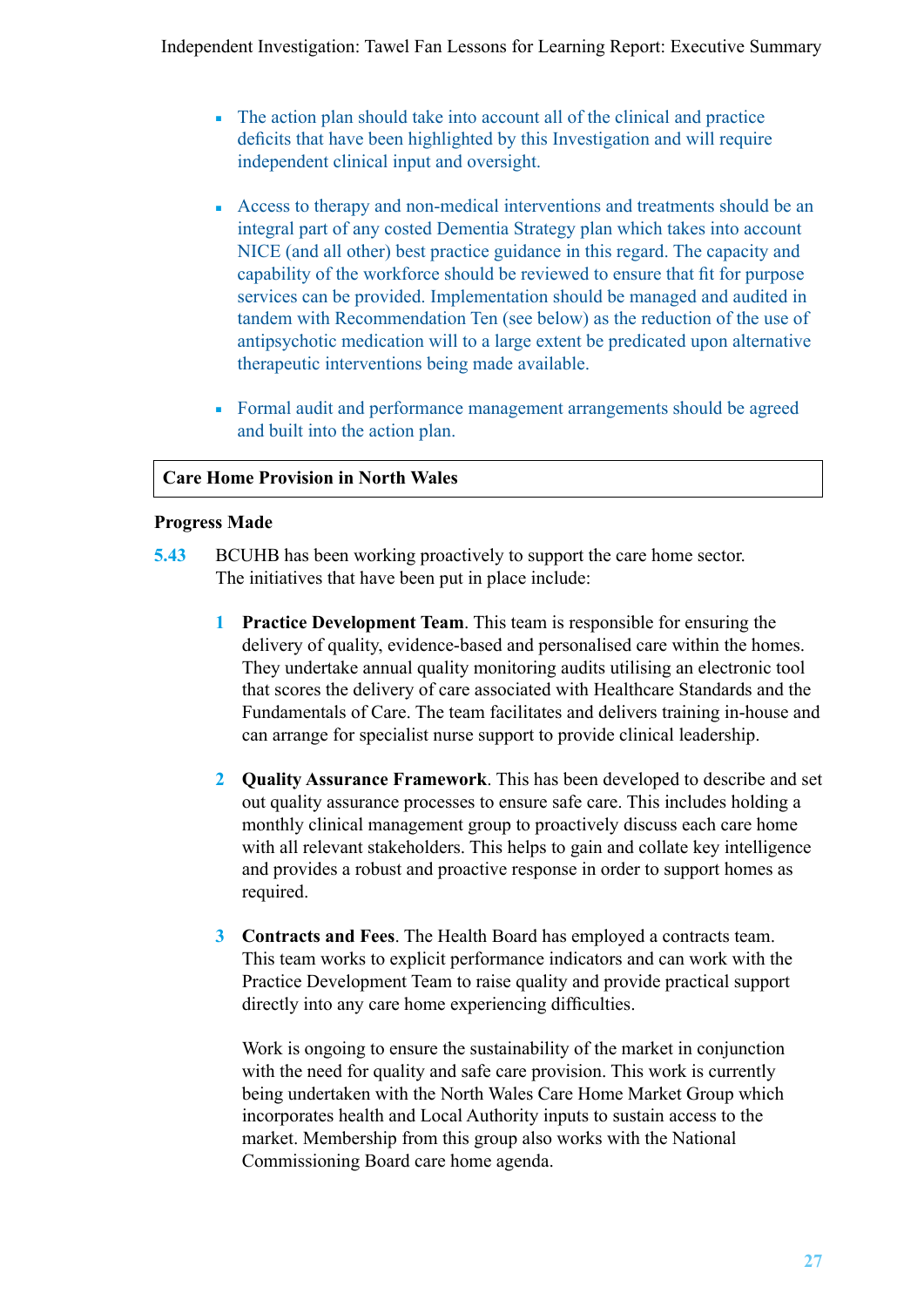**4 Home First**. The Home First Initiative was launched in response to the National Care Home census data undertaken by the National Commissioning Board which identified that BCUHB had a higher percentage of patients in care homes with increased average lengths of stay in comparison to other Health Boards in Wales. This project will reduce the pressure on the care home sector by reducing the demand and thus increasing the bed capacity and availability for those who need such placements.

#### **Progress Required**

- **5.44** The Investigation Panel acknowledges the progress that is being made in this area. Moving forward this progress needs to be audited and any ongoing work programmes need to form part of an integrated process that brings together the BCUHB Mental Health Strategy, the Dementia Strategy and all ongoing service re-design initiatives; particularly those changes and improvements to community support provision.
- **5.45** A fragile care-home market can impact greatly upon NHS community, primary and secondary care services. Care home provision and quality monitoring needs to be unified into wider strategic action planning as part of an integrated approach to providing timely access to appropriate and good quality services.

#### **Recommendation Three: Care Homes and Service Integration**

• The current Care Home work streams need to be incorporated into a single action plan, which in turn should dovetail into the pre-existing BCUHB Mental Health and Dementia Strategies.

#### **Safeguarding**

#### **Progress Made**

**5.46** The BCUHB safeguarding service has been realigned, to incorporate strengthened safeguarding governance, with a focus on prevention and protection. New roles, where team members work across clinical areas in a proactive manner, are being implemented whilst maintaining specialisms. The realigned service incorporates the previously stand-alone services of DoLS, Safeguarding Adults and Children, and Tissue Viability, along with specialised individuals including a Safeguarding Dementia lead.

#### **Progress Required**

- **5.47** At the time of writing this report there were significant areas that still required improvement. However the Investigation Panel acknowledges the fact that BCUHB is aware of the areas that require improvement and is reassured by the levels of increased insight and understanding of its safeguarding responsibilities. BCUHB have identified ongoing issues:
	- the current safeguarding training programme is not fit for purpose and requires updating;
	- staff are not attending safeguarding training in the numbers required;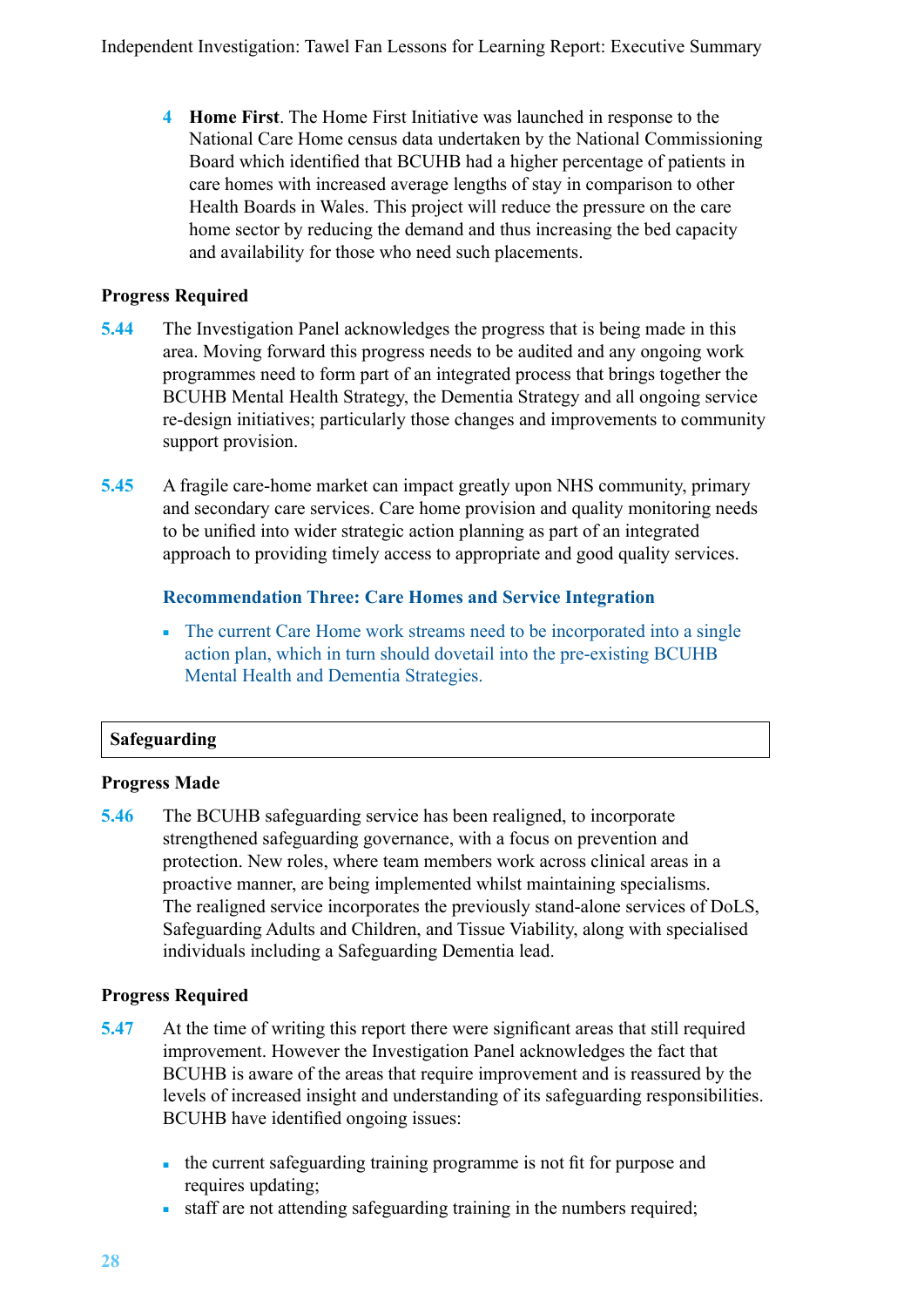- the current database is immature and lacks the ability to triangulate data from IT and reporting databases throughout the organisation;
- the problems with the storage and retrieval of hard copy safeguarding information remains in keeping with the findings of this Investigation;
- there have been difficulties in resourcing the new safeguarding structures in a timely manner;
- governance processes require review in relation to safeguarding policy and process.

#### **Recommendation Four: Safeguarding Training**

- BCUHB will revise its safeguarding training programme to ensure it is up-todate and fit for purpose. The updated-training programme will incorporate all relevant legislation and national guidance.
- BCUHB will engage with all prior safeguarding course attendees to ensure that they are in receipt of the correct and updated guidance. The responsibility for this will be overseen by the relevant BCUHB Executive Director with responsibility placed on all clinical service managers from all of the clinical divisions within the organisation.
- BCUHB has not been able to ensure staff attend safeguarding training sessions in the numbers required. There are multiple factors involved which will require a detailed and timed action plan with external oversight.

#### **Recommendation Five: Safeguarding Informatics and Documentation**

- BCUHB has conducted an audit on the compliance of filing safeguarding information in patients' case notes. BCUHB will ensure that the consequent recommendations it set in relation to informatics in its BCUHB Corporate Safeguarding Team Safeguarding and Protection of People at Risk of Harm Annual Report 2017- 2018 are implemented – namely:
	- ─ the use of the dividers to be re-iterated in safeguarding training, briefings, and other communication activities and a key annual audit activity;
	- ─ process of secure storage of strategy minutes of strategy meetings and outcomes of referrals to be revisited at safeguarding forums with legislative guidance from Information Governance;
	- ─ team and ward managers to continue to include safeguarding documentation in team meetings and safety briefs.
- In addition BCUHB will reconsider how clinical teams should record safeguarding information and the quality of the information provided. This to include specific guidance on:
	- the content of protection plans;
	- the recording of strategy meetings and all decisions taken (guidance should require a standardised approach across all BCUHB clinical divisions);
	- ─ formal monitoring and review templates should be developed and audited to ensure safeguarding timescales are met and those with key responsibilities in this regard held to account.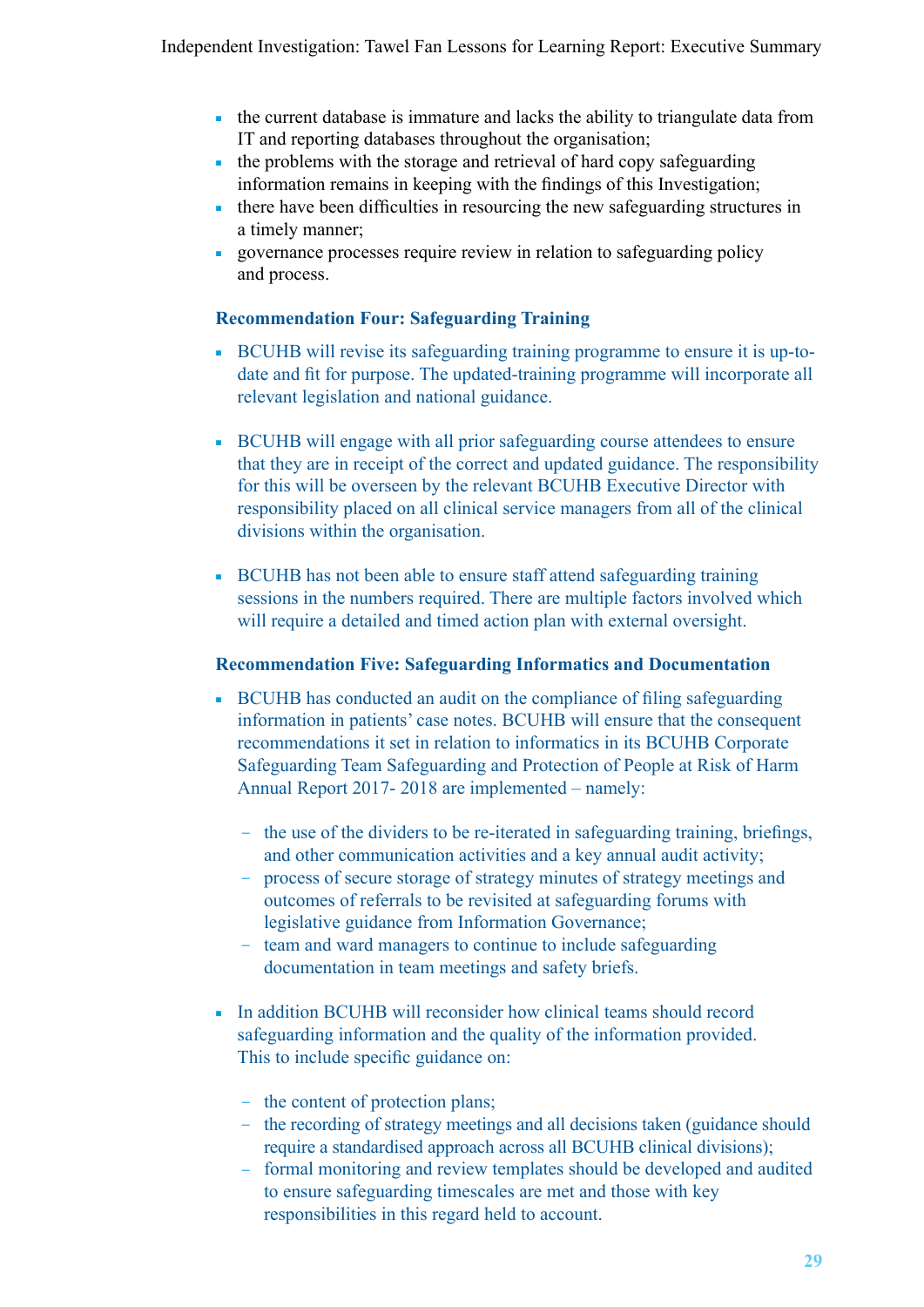■ BCUHB will repeat the audit within 12 months of the publication of this report to ensure that all clinical areas are compliant.

#### **Recommendation Six: Safeguarding Policy and Procedure**

- The BCUHB Corporate Safeguarding Team Safeguarding and Protection of People at Risk of Harm Annual Report 2017- 2018 identified that there were priority actions required in relation to safeguarding policies and procedures. This Investigation recommends that these priority actions are incorporated into the action plan consequent to the publication of this report. The actions are:
	- ─ *"to identify those policies, procedures and SOPs that firmly sit within the Safeguarding remit and those that should be the responsibility with internal and external partners;*
	- ─ *agree a priority list and activity timeframe to review documents within the parameters of Corporate Safeguarding;*
	- ─ *provide safeguarding expert advice to internal and external partners in order that those documents are reviewed appropriately and in line with local and national policy and legislative safeguarding frameworks;*
	- ─ *agree a governance structure and reporting framework for all safeguarding policies, procedures and SOPs;*
	- ─ *update and maintain the Safeguarding Policy webpage;*
	- ─ *continue to actively participate in the Policy and Procedure sub group of the Regional Safeguarding Boards".*

#### **Recommendation Seven: The Tracking of Adults at Risk across North Wales**

■ BCUHB will work with multi-agency partners, through the North Wales Safeguarding Board, to determine and make recommendations regarding the development of local safeguarding systems to track an individual's safeguarding history as they move through health and social care services across North Wales in order to ensure ongoing continuity of protection for that individual.

#### **Recommendation Eight: Evaluation of Revised BCUHB Safeguarding Structures**

■ BCUHB will evaluate the effectiveness of its new safeguarding structure in the fourth quarter of 2018/2019. This will be overseen by Welsh Government.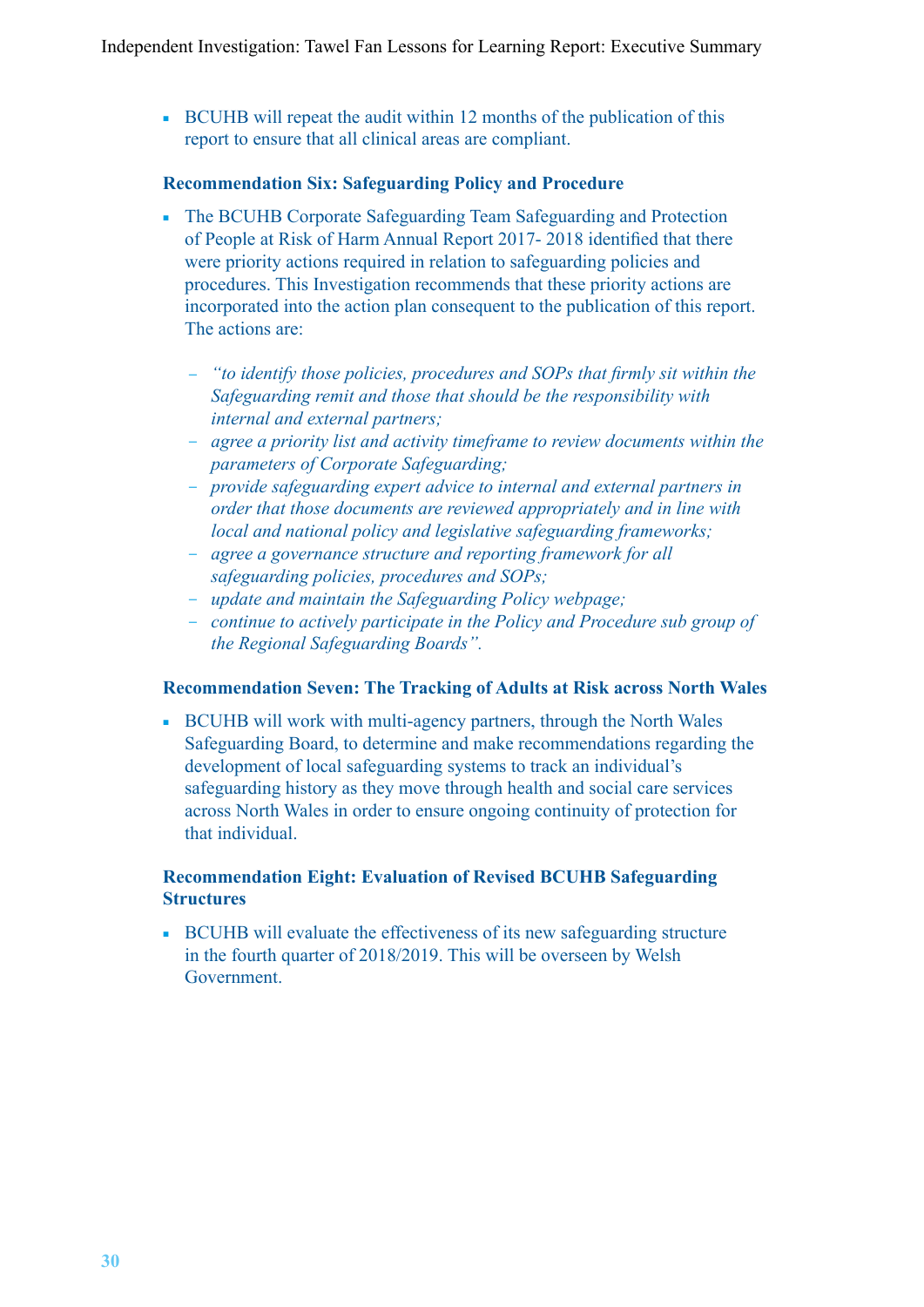Independent Investigation: Tawel Fan Lessons for Learning Report: Executive Summary

**Category Two: Recommendations Concerning Localised Operational Service Change**

#### **Informatics and Clinical Records**

#### **Progress Made**

**5.48** The Investigation Panel is aware of the initiatives currently in train to introduce an electronic clinical records system within BCUHB. This work is to be encouraged for the future.

#### **Progress Required**

**5.49** The issues in relation to the extant hard-copy clinical records and the systems currently in place to store and retrieve them remain a problem that requires priority action in the here and now. The Investigation Panel noted that around 50 percent of the clinical records that it had access to were commingled one patient with another. The Investigation Panel also noted that BCUHB found it difficult to compile complete sets of clinical records; whilst the majority of the patients in the Investigation were deceased, approximately 30 percent of the patients were still living at the beginning of the investigative process. It is of concern that BCUHB could not access complete sets of clinical information for a cohort of living patients and calls into question BCUHB's ability to ensure clinical information is accessible when needed in the interests of continuity of care and patient safety.

#### **Recommendation Nine: Clinical Records**

- BCUHB needs to undertake a detailed check of the clinical records in the investigation cohort to evaluate and re-order all commingled casenotes.
- BCUHB needs to ensure that none of the commingling involving living patients could have led to any inappropriate acts or omissions on the part of clinical treatment teams during any episode of care (past and present).
- BCUHB needs to restructure and redesign its hard copy clinical records archiving and retrieval systems. This redesign needs to provide assurance in relation to the tracking of individual casenotes across north Wales together with a set of service level agreements pinpointing the timeframes required for clinical record retrieval and access.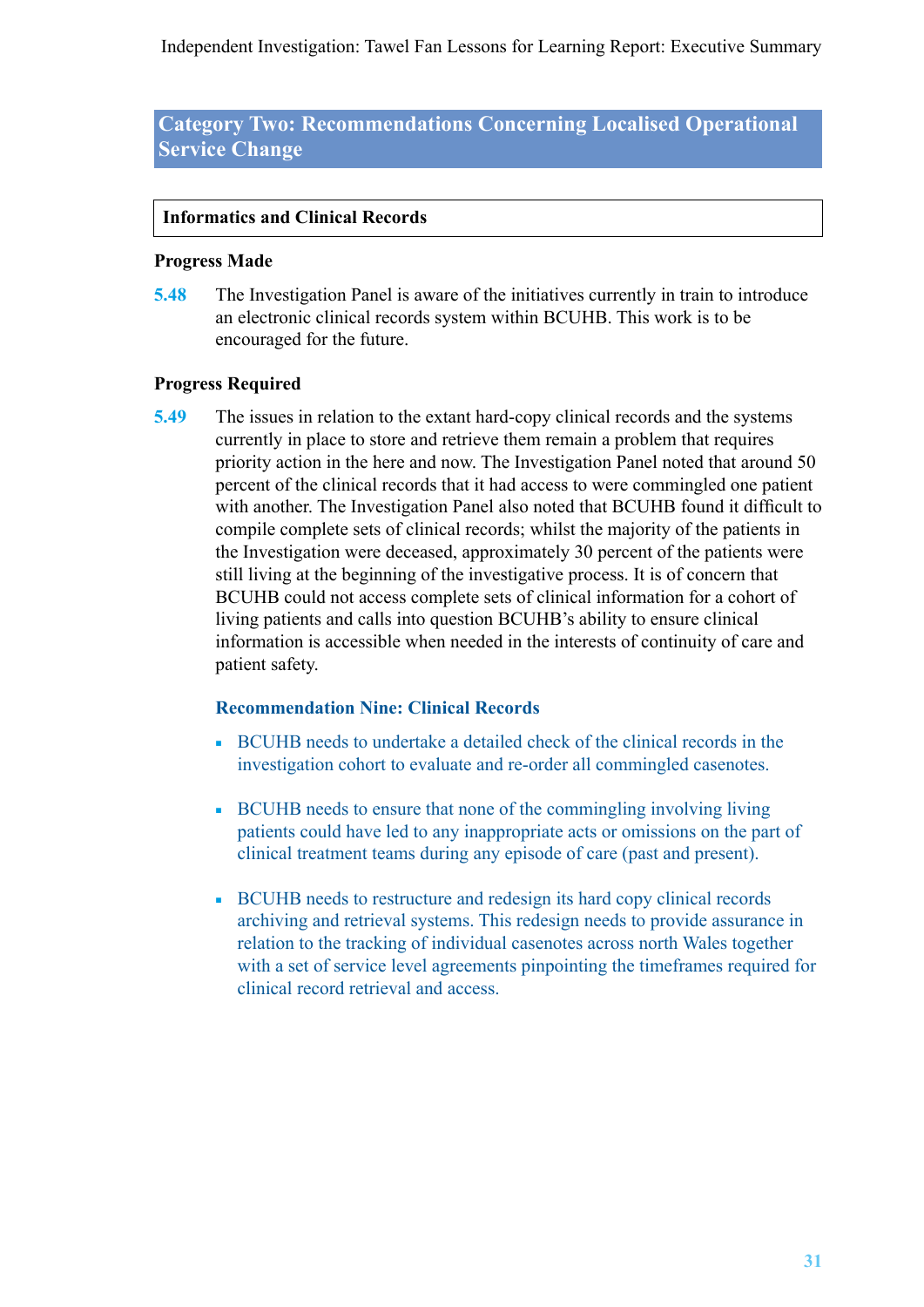#### **Medications Management and the Use and Monitoring of Antipsychotic Medications**

#### **Progress Made**

**5.50** Internal BCUHB audits concur with the general findings and conclusions of this Investigation in relation to the use of antipsychotic medication in community and primary care settings. BCUHB provided the following information:

*"A pilot project was carried out in 2012 where consultants and GPs shared a 3 monthly review of antipsychotic treatment which led to an improvement in the rate of review and reduction in prescribing. However this was not sustainable and it was concluded that this review was better carried out by nursing or pharmacy staff. An aide memoire was developed and the study presented at numerous collaborative events in 2012 and 2013 and to Care Forum Wales.*

*Prescribing guidance was agreed within the MHLD Division in 2015 and Aide Memoire sent round to GPs as well as several visits to increase awareness.*

*The baseline audit from GPs across BCUHB was carried out during 2017 in order to establish the extent of prescribing. The results showed about 10% people with dementia prescribed an antipsychotic in Central, 11% in the west and 18% in the East.* 

*The audit recorded whether a medication review had been carried out in the last 6 months. The majority of the people with dementia had a general medication review documented as part of the care home enhanced service or dementia review. Any patients who required further clarification on the need for antipsychotic could be referred to the MH specialist team.*

*An audit of antipsychotic prescribing in 2015 and again in 2017 in secondary care demonstrated that although prescribing was deemed appropriate in many cases based on target symptoms, there was lack of documented risk assessment and discussion with the carer / patient or ongoing management plans.* 

*As a result the 2015 guideline has been updated and a proforma developed to aid documentation of antipsychotic prescribing and review. Prescribers were asked to pilot this proforma in 2017 and work is ongoing to raise awareness of the importance of including a clear indication and duration for antipsychotic treatment in older people and the need for ongoing monitoring. A training needs analysis and implementation plan will be incorporated into the guidance.*

#### *Current Situation*

*The updated guidance is currently in consultation and reflects the need for greater collaboration and communication across care settings to ensure that patients are reviewed after being discharged to the GP. The review should be undertaken in collaboration with the carer(s). If the GP/practice staff are unable to review or have concerns then the patient should be referred to the community mental health team for advice and support.*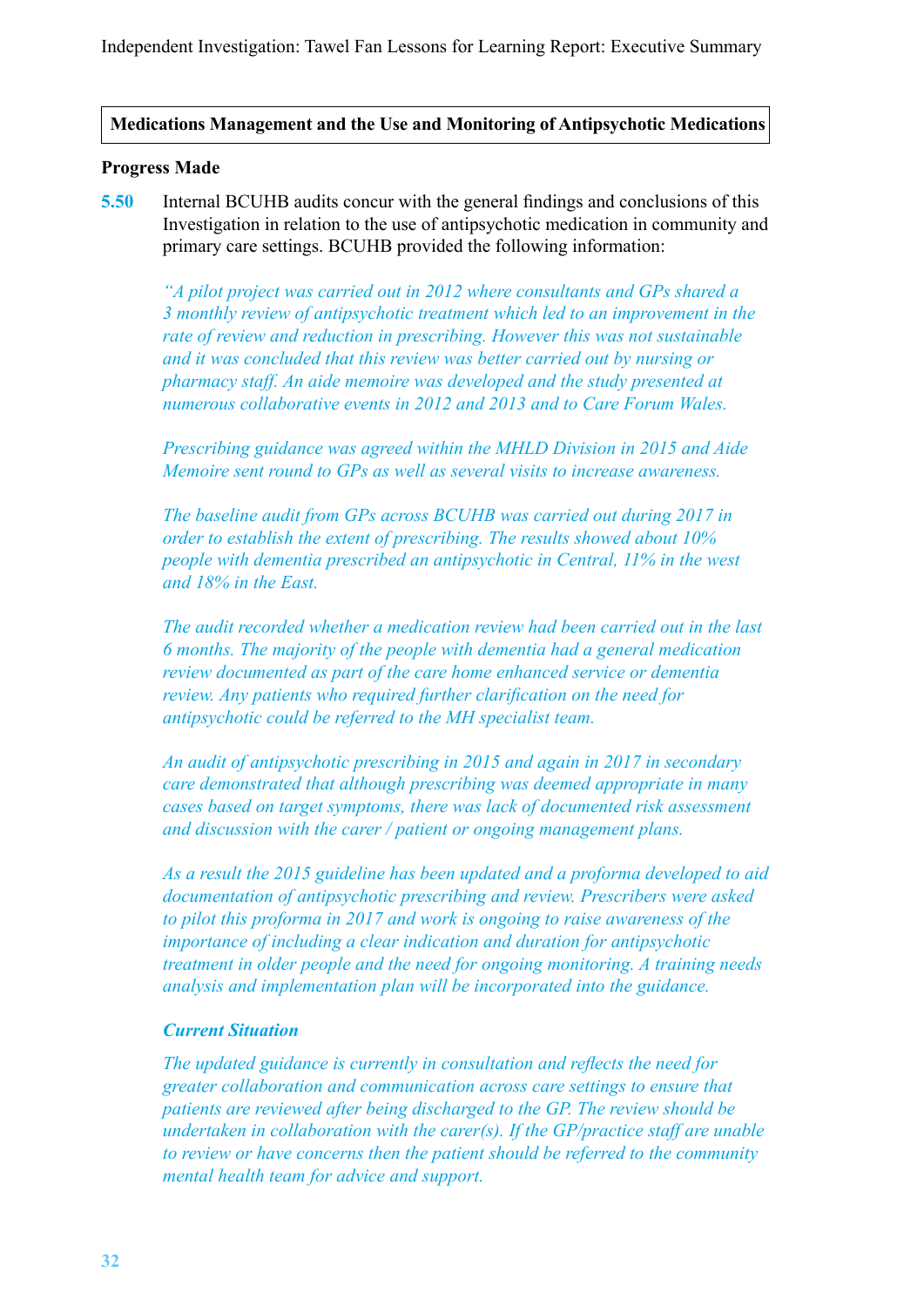#### Independent Investigation: Tawel Fan Lessons for Learning Report: Executive Summary

*A Patient Safety Notice has been drafted to highlight the issue of inappropriate continuation of antipsychotics as the issue extends beyond mental health and into the general hospital where people may be started on antipsychotics for delirium. It is therefore felt that the Patient Safety group should oversee the process of ensuring that people with dementia prescribed an antipsychotic have a documented risk assessment, indication and review date.*

*Work has been ongoing to raise awareness of this issue and this year a baseline was obtained in primary care which has helped highlight outlying practices who may require support to review their patients. This support has been provided by a limited resource of mental health pharmacists, as well as the mental health community teams.*

*Ongoing audits in primary and secondary care, and education will be carried out until the process of prescribing review is embedded in practice across primary and secondary care.* 

*Clinicians in both primary and secondary care will be continually reminded to ensure that they follow national and local recommendations to review and reduce antipsychotics medication where appropriate. There may be situations where ongoing use is justified and this must be clearly documented.*

*Given that antipsychotic medication is used in those who may have lost a care home placement on account of challenging behaviours, there is still considerable work to be done to train carers in managing challenging behaviours without using medication in order to allow the gradual reduction and stop without the fear of re-escalation of behaviours and subsequent failure of placement".*

#### **Progress Required**

**5.51** The Investigation Panel supports in full the very comprehensive work that BCUHB has conducted in relation to the prescribing and monitoring of antipsychotic medication. It is evident that work is ongoing and the following recommendation is set in order to support further the remaining actions that require completion.

#### **Recommendation Ten: The Prescribing and Monitoring of Antipsychotic Medication**

- The updated BCUHB 2017 antipsychotic prescribing guidance will be kept under review and be subject to a full audit within a 12 month period of the publication of this report.
- BCUHB will continue to work with care homes across north Wales to provide practical clinical advice, guidance and training so that residents with behaviours that challenge can be supported and kept safe with the minimal amount of antipsychotic medication possible. The effectiveness of this should be built into the antipsychotic prescribing guidance audit detailed in the bullet point directly above.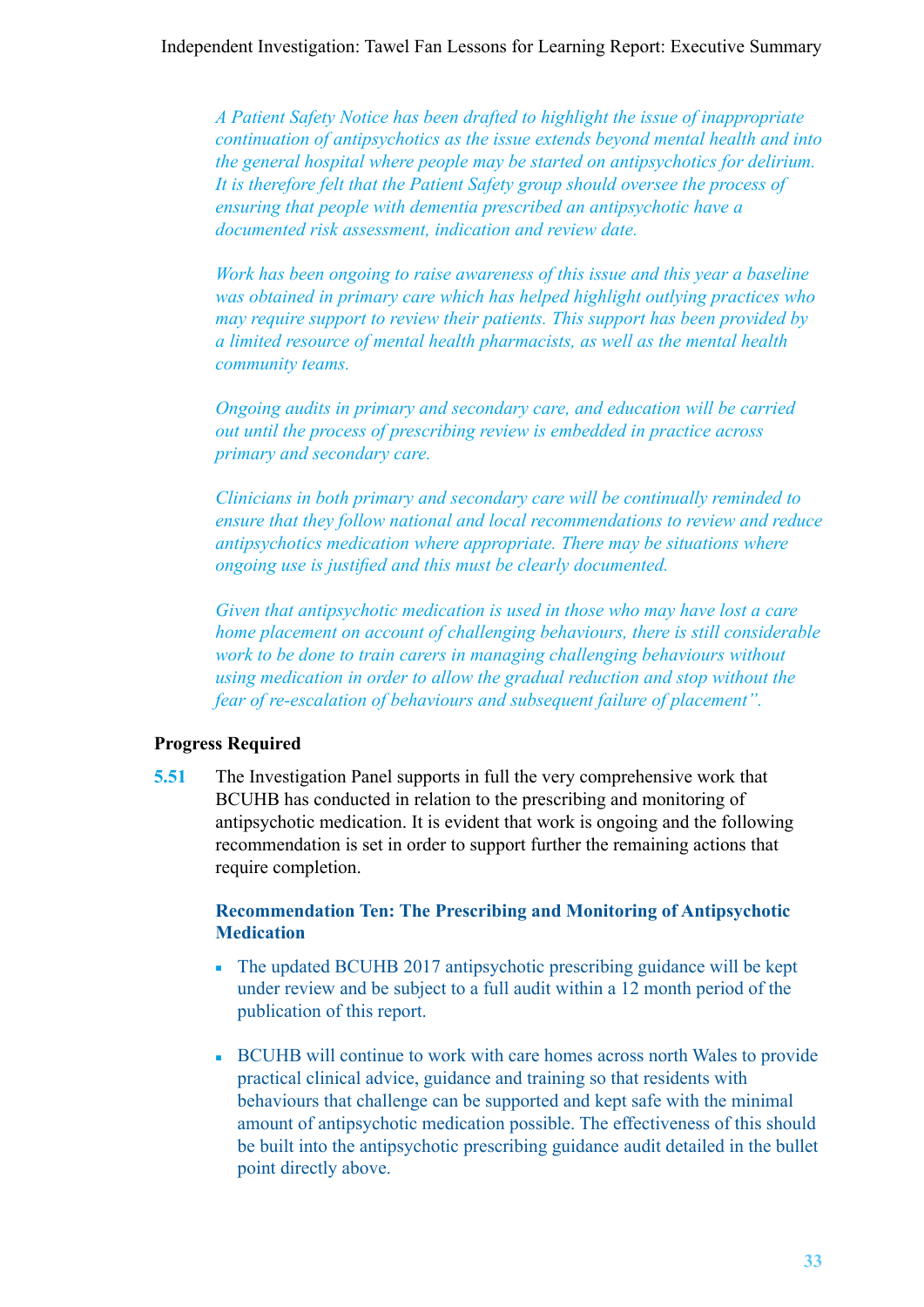#### **Evidence-Based Practice and Clinical Guidelines**

#### **Progress Made and Still Required**

**5.52** BCUHB has not been able to provide any progress update in relation to governance processes regarding evidence-based practice and clinical guidelines. It is evident from the information provided to the Investigation Panel that the processes underpinning the development and monitoring of clinical policies and procedures within BCUHB is inconsistent and on occasions clinical staff do not have access to the most up-to-date best practice guidance. The amount of work that needs to be undertaken is significant and will require a detailed risk assessment and focused and timed action plan.

#### **Recommendation Eleven: Evidence-Based Practice**

- BCUHB will conduct a review of all clinical policies to determine the ratification processes that were conducted together with an assessment of the appropriateness of content and currency; this will include all hard copy policy documentation still retained in clinical areas, and all electronic documentation held currently on the BCUHB intranet. As part of this work:
	- ─ A risk assessment should be conducted to prioritise the work that needs to be undertaken and to establish whether there are any urgent policy revisions and alerts required to ensure patient safety is maintained.
	- Work should be undertaken to review the extant clinical policies across the three BCUHB geographical regions to determine corporate ratification and fitness for purpose.
	- All clinical policies should be reviewed with the specific needs of the older adult in mind. Policies should either be re-written to ensure that the evidence-base in relation to the older adult and/or those with dementia is specified in detail, or separate clinical policies and procedures should be developed for this particular patient cohort. This work should be conducted with expert multidisciplinary inputs.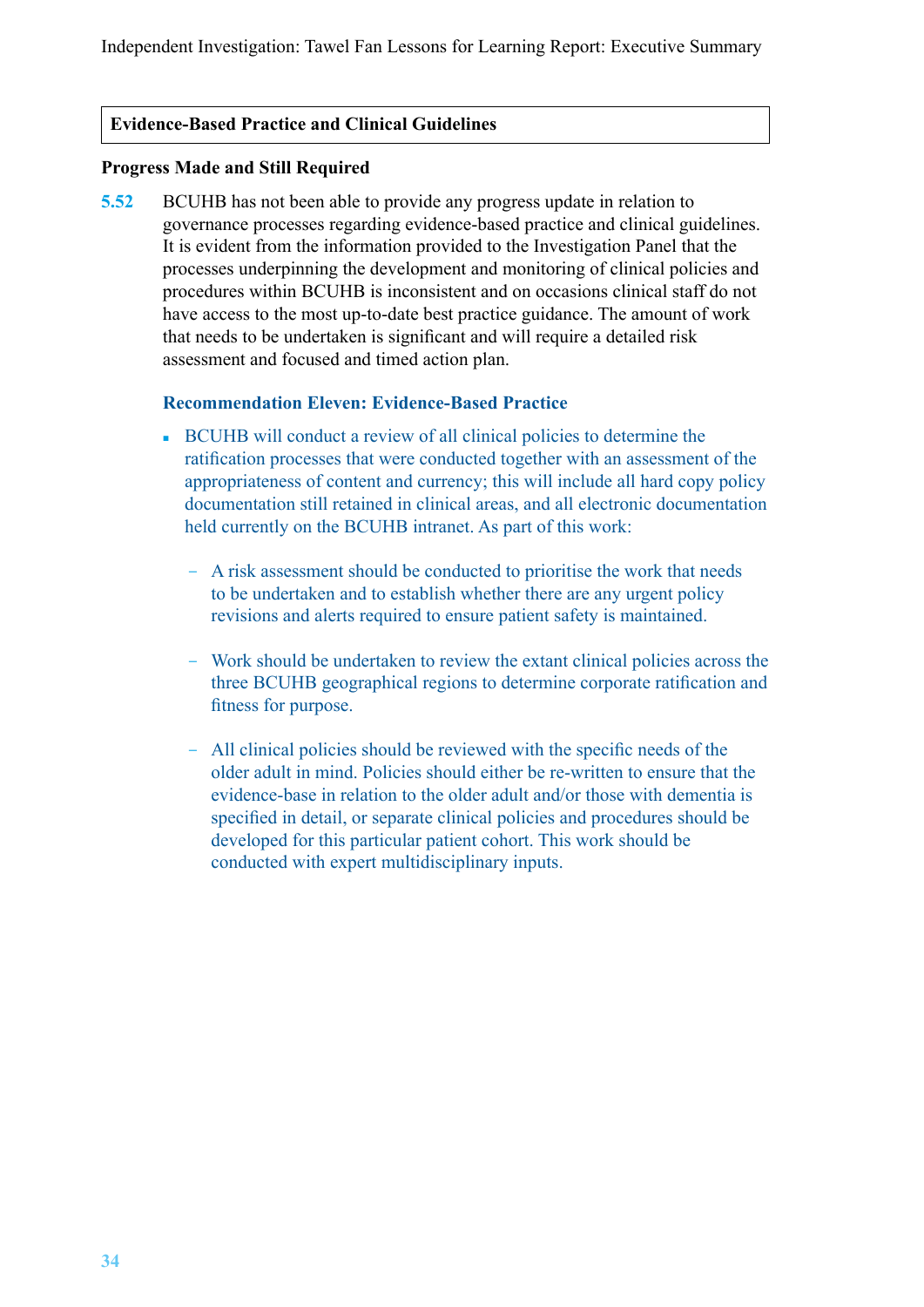#### **Legislative Frameworks: Deprivation of Liberty Safeguards (DoLS)**

#### **Progress Made**

**5.53** The 'BCUHB Corporate Safeguarding Team Safeguarding and Protection of People at Risk of Harm Annual Report 2017- 2018' sets out a robust overview of current practice together with the work that BCUHB is still required to achieve.

#### **Progress Required**

- **5.54** The BCUHB Annual Report sets out a work plan which at the time of writing this report was close to completion. The work plan includes:
	- *"Review DoLS Policy, Procedures and Guidance in consultation with other partners in Wales i.e.; Health Boards, Local Authorities, Healthcare Inspectorate Wales and Welsh Government to identify priority changes, plans and actions.*
	- *Consult with the Professional Advisory Group implementation of a recently devised draft "Gold Standard" DoLS Application Form to improve quality and practice within all clinical areas.*
	- *Reporting DoLS and MCA issues and activity across Corporate Safeguarding Areas to raise awareness and implications for practice.*
	- *To review the role, responsibilities and functions of the signatories within the Supervisory Body to ensure it is fully compliant to governance expectations and continues to be fit for purpose.*
	- *To review the current arrangements for recording DoLS data so it is more streamlined and fit for purpose in monitoring and reporting annually to HIW.*
	- *A barrier to full integration of this provision within clinical areas is the lack of office accommodation on acute and community sites".*

#### **Recommendation Twelve: DoLS**

■ BCUHB will conduct a formal audit and provide a progress report in relation to the 2017-2018 action plan. This will include a review of any barriers to implementation (such as office accommodation) together with a timed and resourced action plan to ensure full implementation can be taken forward in  $2018 - 2019$ .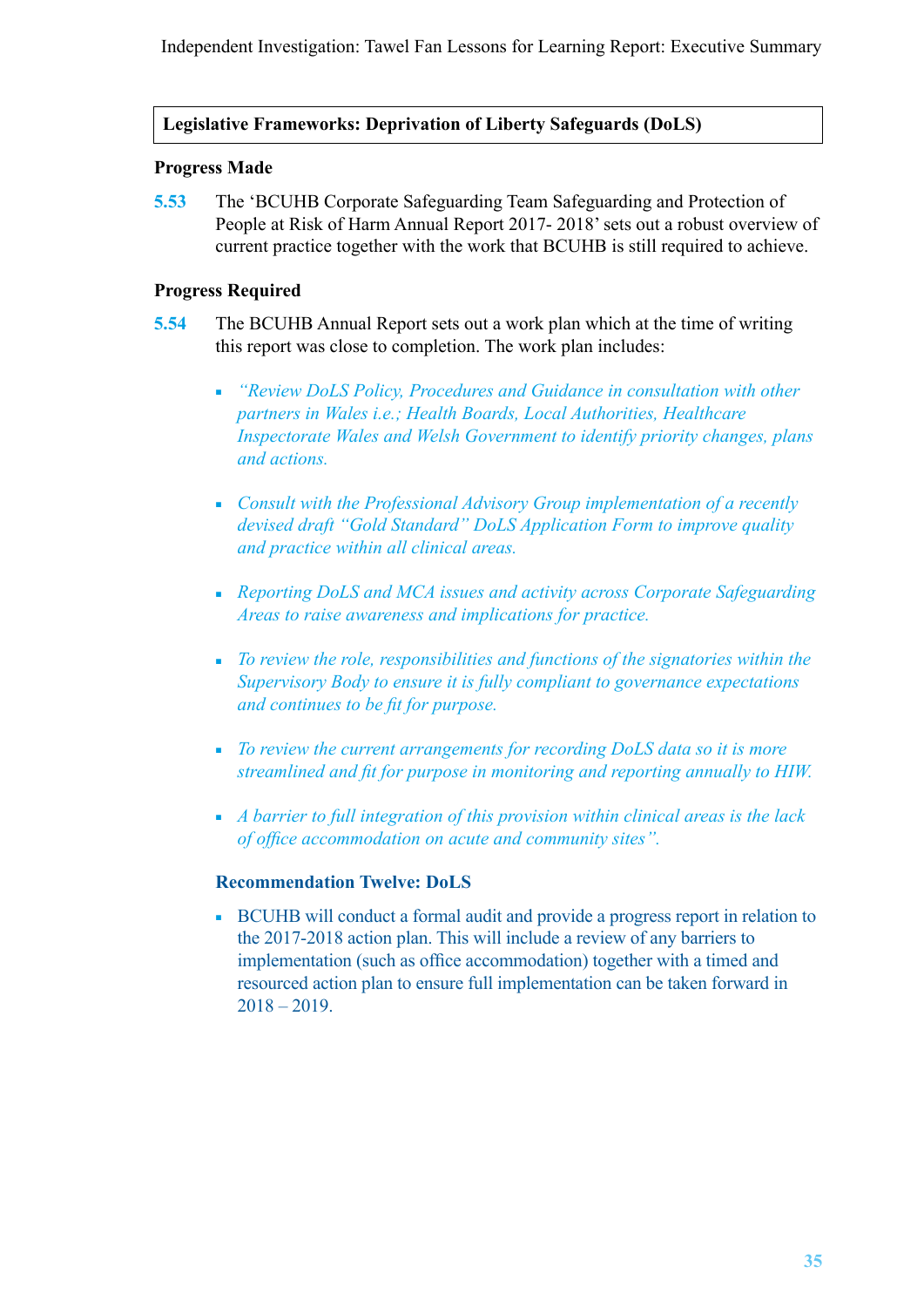#### **The Management of Aggression in the Elderly**

#### **Progress Made**

**5.55** The BCUHB 'Assurance Report – Older Peoples' Mental Health Service December 2017' states that:

*"In May 2015, the National Institute for Health and Care Excellence published 'NG10', their latest guidelines relating to the management of aggression and violence in health care settings. Until this release, the vast majority of health providers in the UK were implementing reactive strategies to manage incidence of violence and as a consequence there has been a national drive to move away from the reactive paradigm towards a proactive approach which is emphasised in the guidelines".*

**5.56** Since this time BCUHB has stressed the need for providing the least restrictive procedures possible when managing patients who are exhibiting aggressive behaviours. BCUHB has taken part in a benchmarking exercise with other services in Wales. The Mental Health Division has:

*"In response to the changing needs of OPMH [Older Peoples' Mental Health] services, the division has reviewed Restrictive Physical Intervention (RPI) training to ensure that practices taught are commensurate with the needs of our older population. All OPMH clinical personnel undergo a comprehensive five day training package and are assessed for competency prior to certification. Training meets the requirements of the current 'All Wales Passport Scheme' and compliance rates are monitored and reported through governance structures".*

#### **Progress Required**

**5.57** The Investigation Panel acknowledges the progress made by BCUHB in relation to reducing restrictive practices in older peoples' mental health services. The evidence provided suggests that safe and current best practice guidance is being implemented. However there needs to be an assurance that all care and treatment settings within BCUHB (Emergency Departments, medical wards etc.) are working to the same policies and procedures and that all staff involved with restrictive practice incidents are trained to the appropriate standard and that all incidents are recorded and form part of the BCUHB organisational learning cycle.

#### **Recommendation Thirteen: Restrictive Practice Guidance**

■ BCUHB will provide assurance that all older adults and those with dementia are in receipt of lawful and safe interventions in relation to restrictive practice management across all care and treatment settings within the BCUHB provision. BCUHB will also ensure that the *Royal College of Psychiatrists' Centre for Quality Improvement (March 2007) National Audit for Violence: Standards for In-patient Mental Health Services* guidance is embedded in all training and policy documentation in relation to 'taking dementia patients to the floor' during restrictive interventions.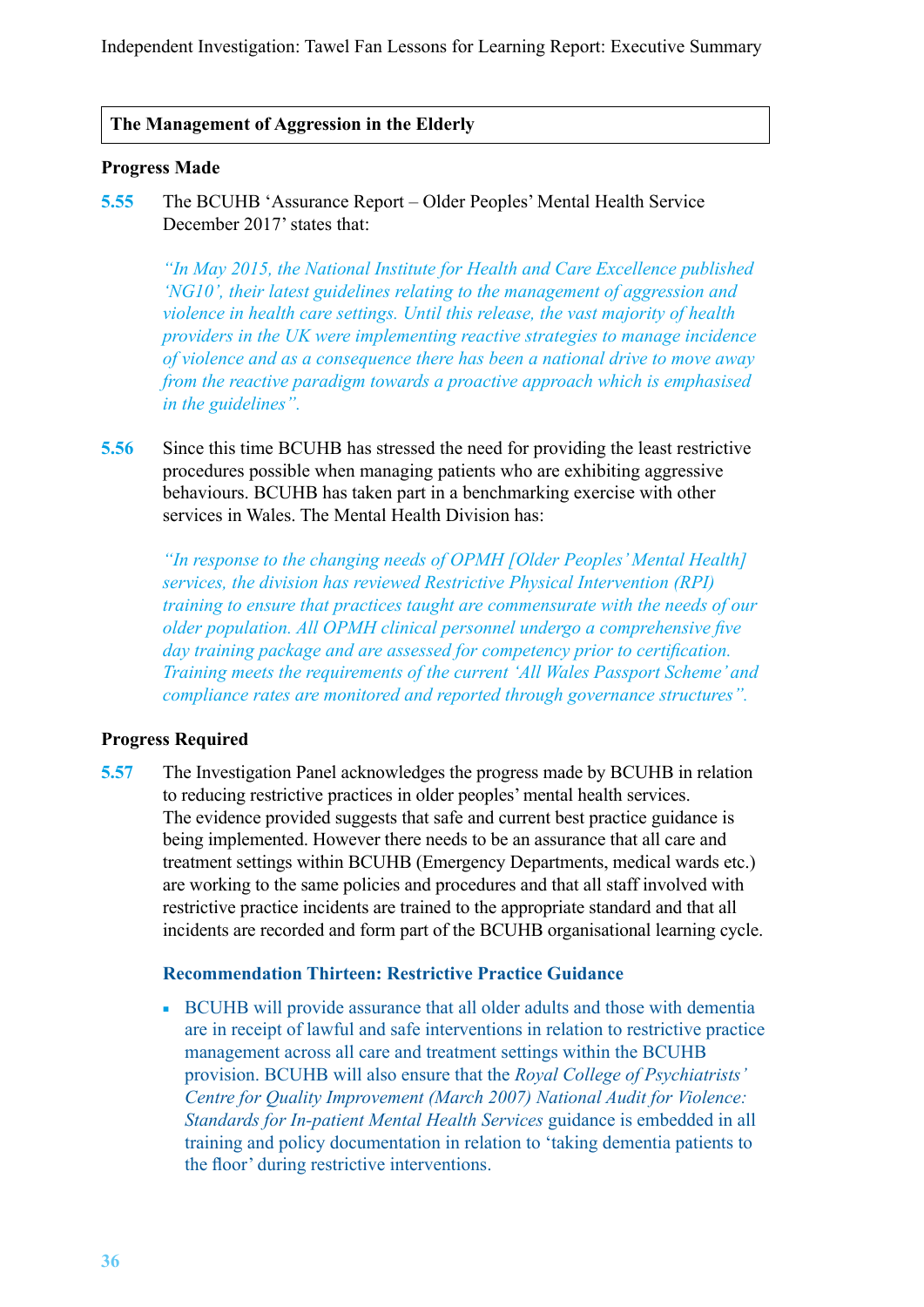Independent Investigation: Tawel Fan Lessons for Learning Report: Executive Summary

#### **End of Life Care**

#### **Progress Made**

- **5.58** The BCUHB 'Assurance Report Older Peoples' Mental Health (OPMH) Service December 2017' states that:
	- *"Through 2018 Memory Service staff will have the skills and knowledge to hold accurate and sensitive conversations about End of Life preferences.*
	- *OPMH link staff supported by specialist hospice nurses and palliative care nurses will assure dignified End of Life care on in-patient wards".*
- **5.59** The Assurance Report states that *"innovations involving all memory services and OPMH in-patient wards. Memory services are opening the conversation about advance directives with people newly diagnosed with dementia. Such is the sensitivity of this that staff are still undergoing training from specialist hospice nurses".*

#### **Progress Required**

- **5.60** Dementia is a life-limiting condition. Of some concern is the prevailing BCUHB stance that end of life care can be provided appropriately on Older Peoples' Mental Health wards. The rationale provided by BCUHB is that this is to prevent any unnecessary distress caused by a transfer to another care setting.
- **5.61** The Investigation Panel acknowledges that many families and their loved ones experienced a good standard of end of life care on Tawel Fan ward (and many continue to do so in other similar environments). However not all families report positive experiences. It remains a fact that acute psychiatric admission wards are not optimal places for end of life care to take place due to the conflicting needs of the patient cohort. Of concern would be the retention of patients on acute psychiatric admission wards due to difficulties in finding suitable alternative placements (such as a medical or hospice bed) and/or a lack of timely and suitable transportation. The environment for end of life care has to provide dignified, safe and clinically appropriate care. Regardless of the levels of expert input into care planning from hospice and palliative care staff there will always be circumstances where robust care inputs cannot mitigate against an inappropriate care and treatment setting.

#### **Recommendation Fourteen: Care Advance Directives and Support to Patients and Families**

■ BCUHB has made significant progress in providing support to patients and families when holding end of life conversations and developing advance directives. This is good practice. BCUHB will conduct an audit to establish how many patients and their families have advance directive documentation within their clinical records together with care plans in relation to choice and preference about end of life care.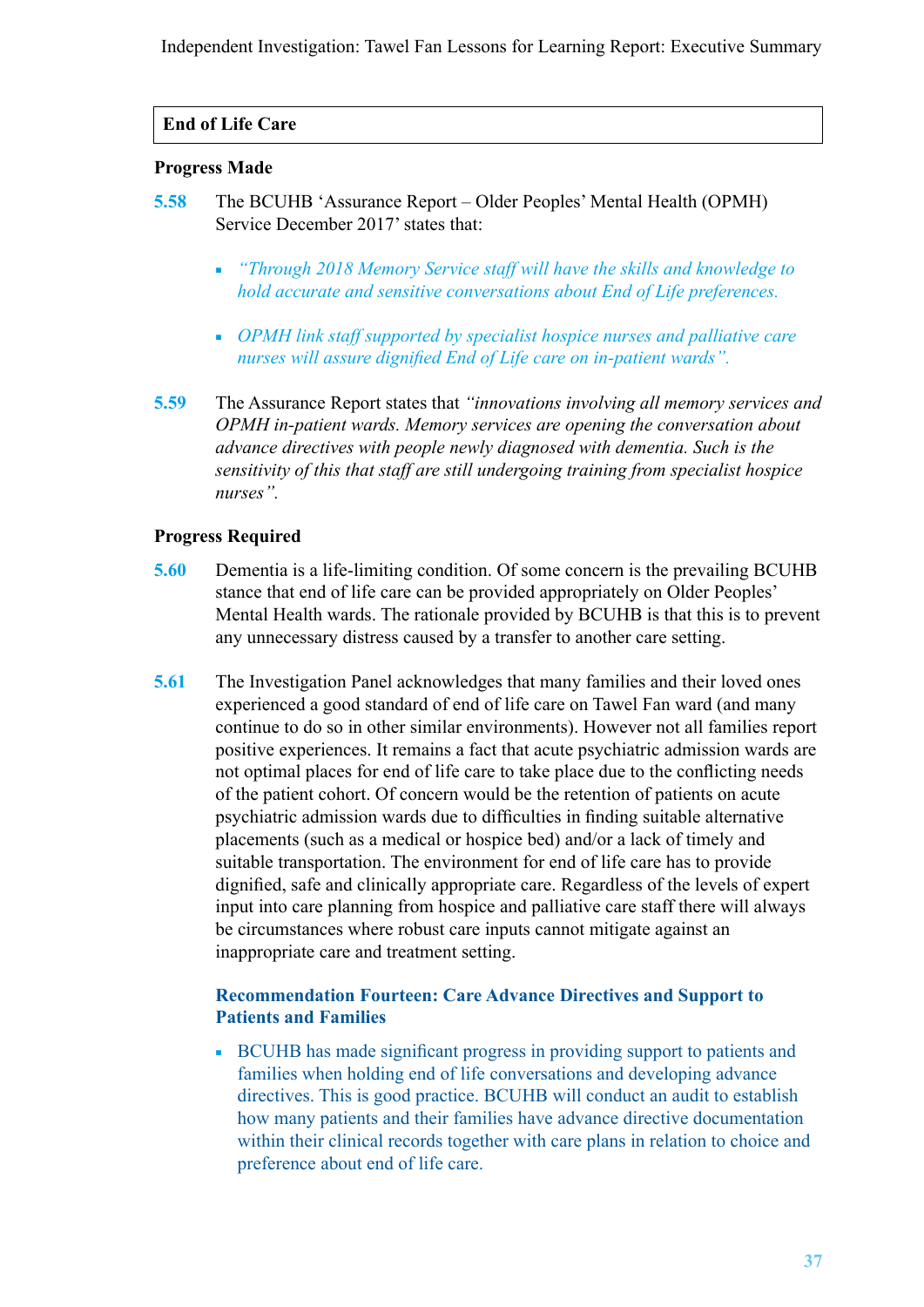#### **Recommendation Fifteen: End of Life Care Environments**

- All older adults and people with dementia have the right to the same access to quality end of life care as any other individual (of any age) with any other condition. If a person is to receive end of life care on an older person's mental health ward (and in particular an acute admission ward) the following should always be undertaken:
	- ─ a clinical risk assessment to determine the appropriateness of end of life care being provided in an older people's mental health facility – the risk assessment should take into account the levels of patient acuity and any potential conflicts that could be present;
	- an assurance that out of hours medical cover can be provided if the patient's physical condition requires it;
	- an assurance that equipment can be resourced with the minimum of delay and that patients are never nursed on mattresses on the floor due to a shortage of hi/low beds;
	- an assurance that patients can be supervised appropriately and not left unattended due to other challenges that ward might face;
	- ─ an assessment to confirm patients can be nursed in quiet and peaceful environments and that the ward layout can accommodate this;
	- an incident form should be completed if a patient receives end of life care due to a lack of appropriate alternative placements and difficulties with transport;
	- ─ consultation with relatives who should be able to request the transfer of their loved one to a different clinical setting if they feel a mental health facility is in any way unsafe or inappropriate;
	- ─ the training of all registered nursing staff (including night staff) in end of life and palliative care.